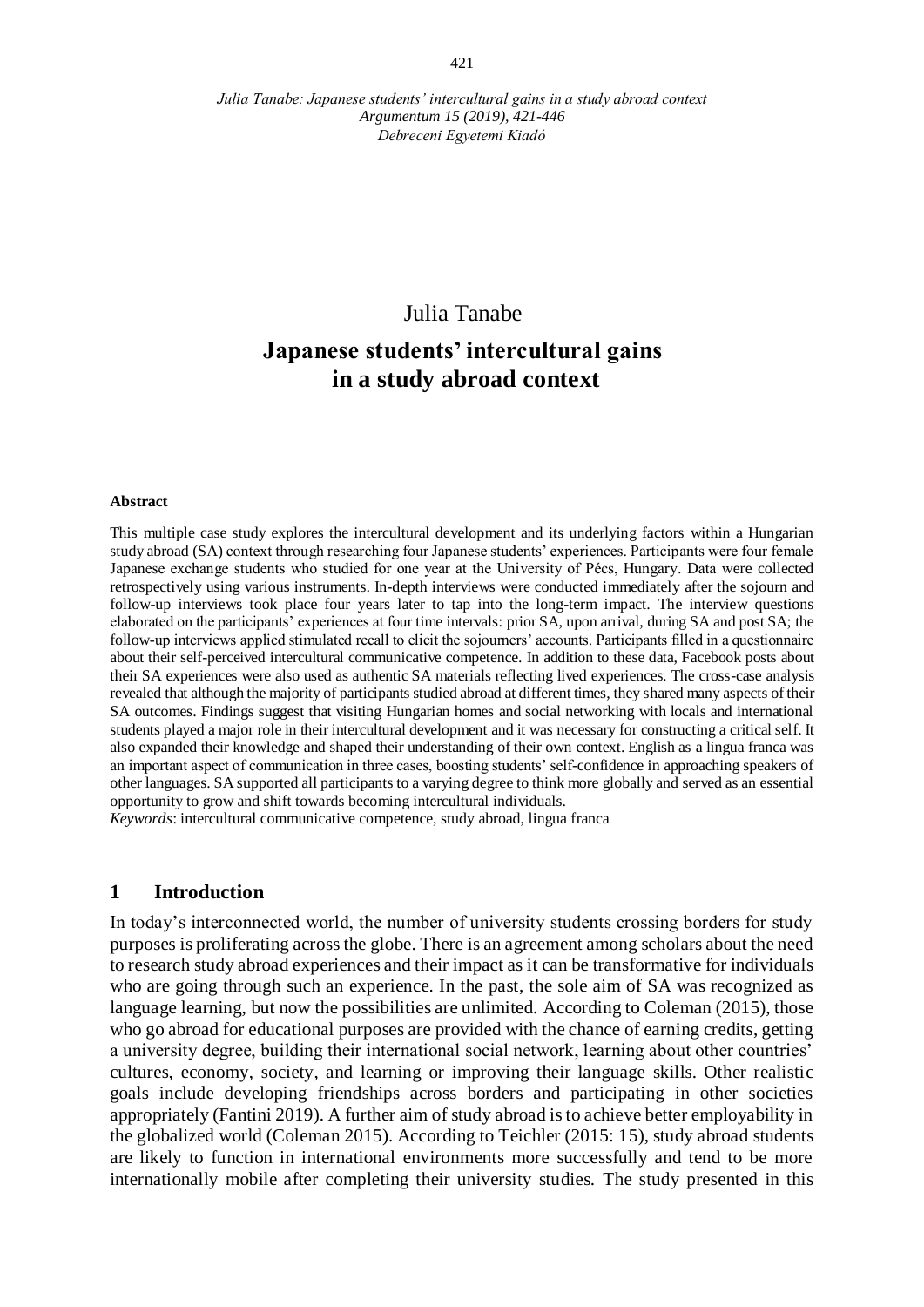paper looks at Japanese students' intercultural enrichment and is part of a larger project endeavoring to find out diverse SA-related gains.

Study abroad researchers have covered issues such as second language acquisition (SLA), cultural adjustment, intercultural learning processes, and cultural stereotypes. A large number of studies (e.g., Clément Gordon & Noels 1996, Coleman 1998, Freed 1998, Regan 1998) were published on American and European students' sojourn in an EU member state or in Russia, taking part in Erasmus programs (for a summary see: Nagy 2005, Coleman 1998, 2015). In contrast, few projects dealt with Asian students' experiences in SA contexts (Siegal 1995, Yashima Zenuk-Nishide & Shimizu 2004) even though Asian countries dominate the record of sending students abroad with 43 % (Varghese 2008: 20). Sood (2012) reports that the highest number of students venturing abroad are Chinese, outnumbering other nationalities in the world.

Besides China, Japan has to be noted as a significant sending country, as recent data suggest. According to Glanz (2014), since 2006, there has been a considerable increase in the mobility of Japanese SA students enrolled at Hungarian medical universities. A new scholarship program, Stipendium Hungaricum was launched by Tempus Public Foundation to attract Asian students, according to an NHK news report (2014, November 5). For Asians, such as Japanese, the university lectures and seminars held in English may mean a great challenge. This issue was confirmed in the case of Japanese medical students in Hungary, by the NHK news report (2014, November 5). These facts also indicate that Japanese students' SA in Hungary is a highly relevant topic to research.

#### **2 Theoretical background**

Intercultural communicative competence (ICC) has never been so much in demand as it is now, thus being continuously in the center of scholars' attention, as the world is becoming more and more interconnected, due to the prevalence of communication technology and traveling. Globalization has made the geographical boundaries transparent and populations' increased border crossings call for a need to interpret intercultural issues critically. In our multicultural world, it is very likely for a multitude of individuals to experience encounters between people with multilingual and multicultural backgrounds. Therefore, language and communicative skills alone are not enough to prepare learners for the sojourn and intercultural encounters. Students need to be well equipped with analytical and critical skills to be able to become aware of their own cultural lenses through which they perceive the world around themselves and to be able to relate to new values and customs, to understand intercultural encounters and situations. A study abroad experience, if well exploited, has the potential to grant students with these skills to function more successfully as an intercultural person upon return.

Byram's (1997) ICC model was chosen as the framework for this research because it was developed for educational purposes, thus the most relatable for the SA context. Fantini's (2019) large scale SA research captured ICC in a way that shares many similarities with Byram (1997), which further confirmed the choice of this model. Byram's (1997) model originated from van Ek's (1986) framework of communicative competence. Byram's conceptualization of ICC consists of communicative and intercultural elements. The intercultural elements composing intercultural competence are defined by Byram (1997) as follows:

- (1) Attitudes: "curiosity and openness, readiness to suspend disbelief about other cultures and belief about one's own" (1997: 50)
- (2) Knowledge: "of social groups and their products and practices in one's own and in one's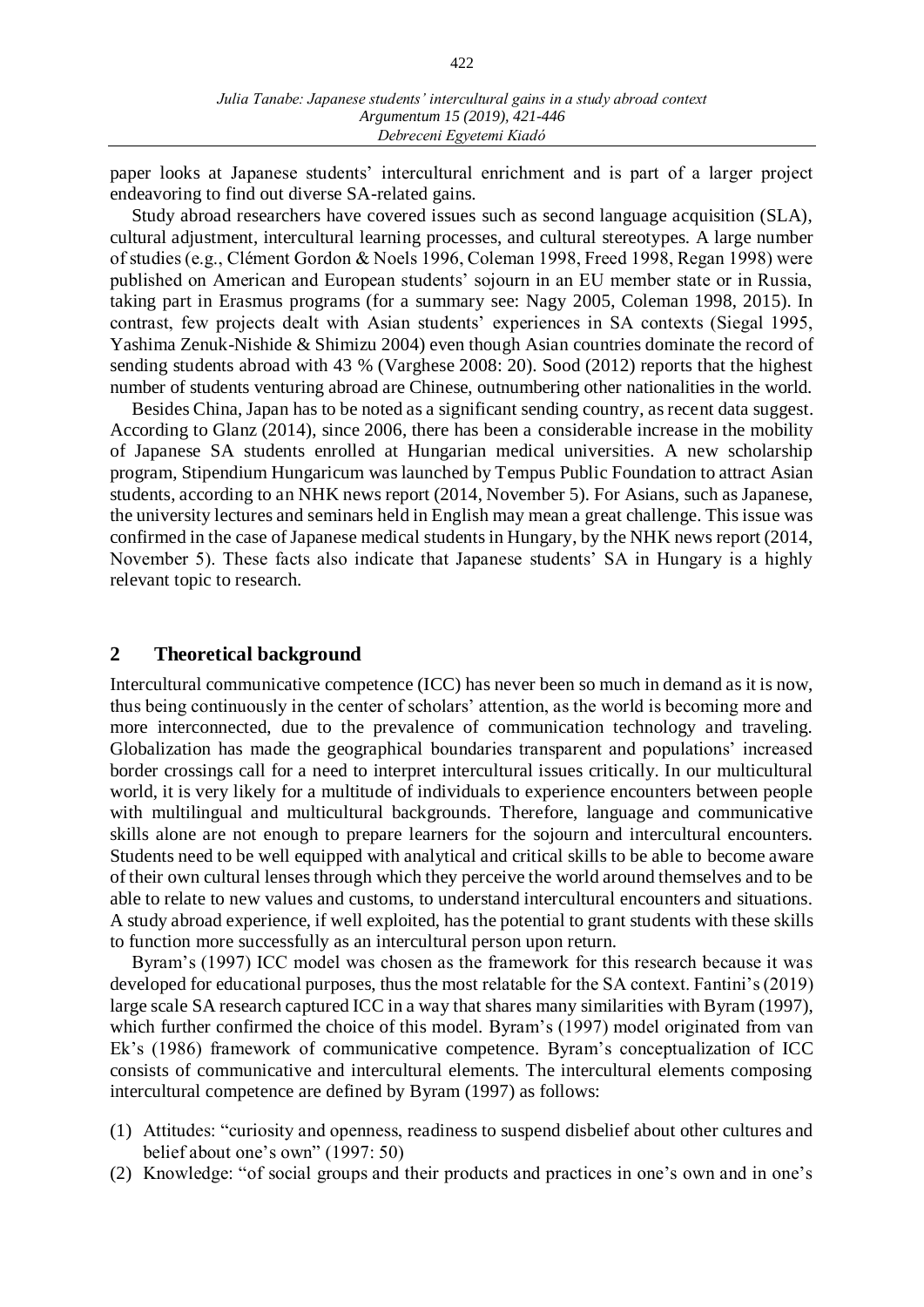interlocutor's country, and of the general processes of societal and individual interaction" (1997: 51).

- (3) Skills of interpreting and relating: "ability to interpret a document or event from another culture, to explain it and relate it to documents from one's own (1997: 52).
- (4) Skills of discovery and interaction: "ability to acquire new knowledge of culture and cultural practices and the ability to operate knowledge, attitudes and skills under the constraints of real-time communication and interaction" (1997: 52).
- (5) Critical cultural awareness/political education: "an ability to evaluate critically and on the basis of explicit criteria perspectives, practices and products in one's own and other cultures and countries" (1997: 53).

To build a model of ICC, Byram (1997) further related intercultural competence to communication. He adopted three components from van Ek's (1986) model and modified them in the following way:

- (1) Linguistic competence: "the ability to apply knowledge of the rules of a standard version of the language to produce and interpret spoken and written language."
- (2) Sociolinguistic competence: "the ability to give to the language produced by an interlocutor – whether native speaker or not – meanings which are taken for granted by the interlocutor or which are negotiated and made explicit with the interlocutor."
- (3) Discourse competence: "the ability to use, discover and negotiate strategies for the production and interpretation of monologue or dialogue texts which follow the conventions of the culture of an interlocutor or are negotiated as intercultural texts for particular purposes" (1997: 48).

Byram (1997) rejected the native speaker model for L2 learners; therefore, proposed the idea of an intercultural speaker as an ideal for foreign language learners to attain. Byram (1997) shares in his work what exactly is required from an IS, concerning attitudes, knowledge, skills and critical cultural awareness. According to Byram (1997), an IS needs to

- (1) internalize attitudes (such as curiosity, openness towards one's own and the speaking partner's culture).
- (2) gain knowledge about issues such as national memory of one's own and the speaking partner's country, perceptions of regions and regional identities, institutions, social distinctions, processes of social interaction, and possible cause of misunderstanding
- (3) acquire the skills of interpreting and relating (such as identifying ethnocentric perspectives in the media, identifying areas of misunderstanding and being a mediator between conflicting interpretations of an issue) as well as the skills of discovery and interaction (such as using knowledge of verbal and non-verbal communication, eliciting different interpretations, using sources to understand relationships between cultures and establish as well as maintain contacts over a period of time)

(4) internalize critical cultural awareness (Byram, 1997: 57–64).

In the Hungarian context, Dombi's (2017) aim was to reveal the factors underlying Hungarian students' success or failure in intercultural communication situations; she identified: language proficiency, intercultural knowledge, attitudes, motivation, willingness to communicate and anxiety. Her quantitative study contributed to the understanding of which individual difference variables influence ICC. As a result, perceived communicative competence was found to impact ICC, while communication apprehension had a negative influence on it. However, surprisingly the link between frequency of intercultural contact and ICC was weak, even though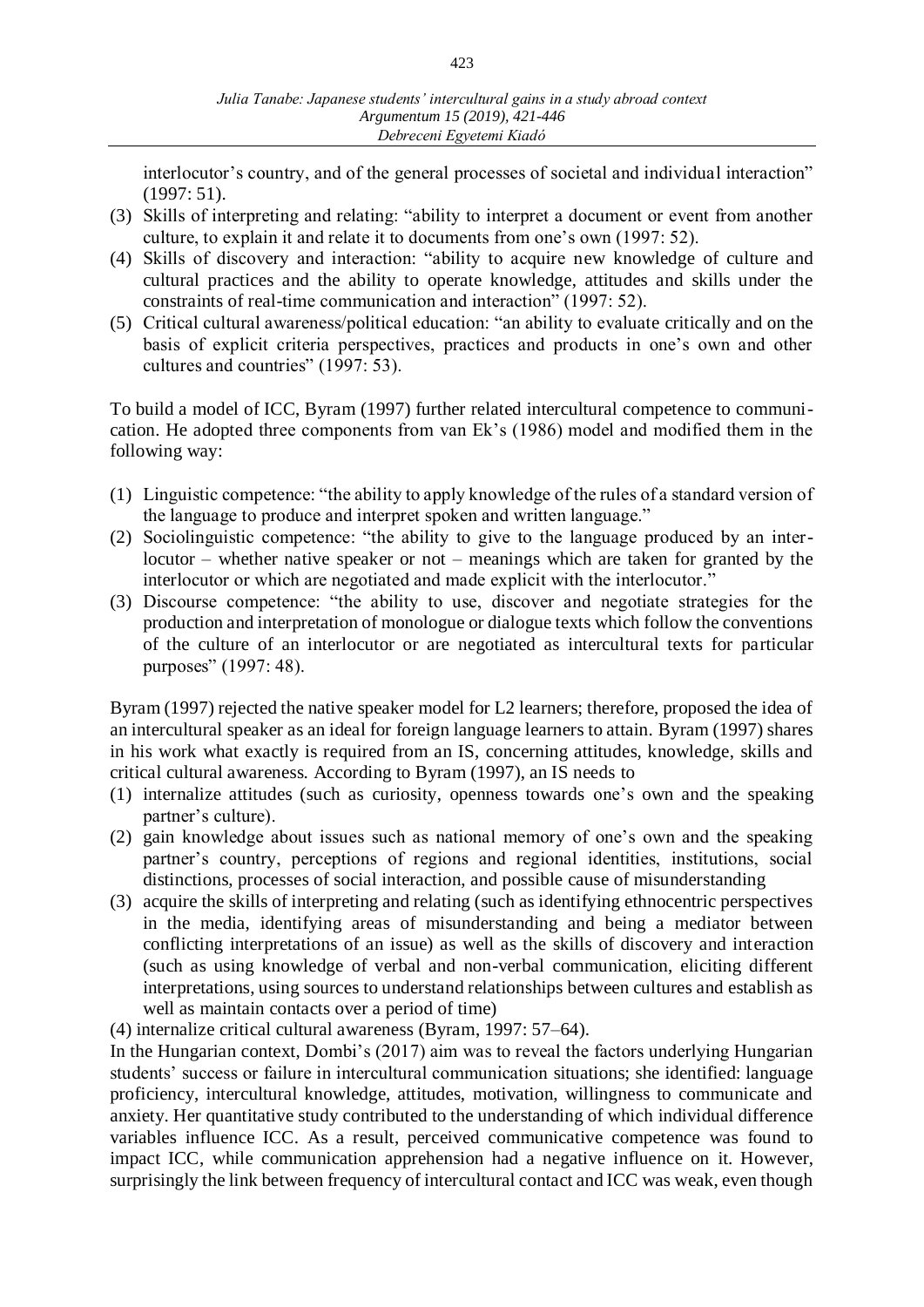one would assume that socializing and interacting with culturally different others enhances one's ICC.

Menyhei (2016)'s aim was to track down English majors' ICC development in a classroom context. She found that during an Intercultural Communication course embedded in the social constructivist learning theory, students could improve their ICC in terms of knowledge, attitudes, and skills; however, the latter also demonstrated no shift for some participants. Her students also demonstrated awareness about how much more needs to be learned which indicates their awareness of the complexity of ICC. Critical reflection was found to be problematic and less developed in students. Moreover, the study confirmed that individual differences played an important role in impacting students' ICC. These variables were intercultural contact, age, motivation, attitude to intercultural learning, anxiety, perceived L2, learner autonomy, critical thinking, and reflection.

Previous studies have proven the complex nature of ICC and that several affective variables influence it; therefore, it is suggested that particular aspects of ICC should be prioritized. For that reason, in this study, I have chosen a few points to focus on, such as perceived intercultural communicative competence, attitudes, knowledge, skills and critical cultural awareness.

After reviewing ICC literature spanning over 50 years, Fantini's (2019) literary search resulted in a construct of ICC, which is holistic and comprehensive. Fantini (2019) re-conceptualized ICC as a "complex of abilities needed to perform effectively and appropriately when interacting with others who are linguistically and culturally different from oneself" (2019: 34). It involves three domains: (1) "the ability to establish and maintain relationships" (referred to as social networking in the present study), (2) "the ability to communicate with minimal loss or distortion", (3) and "the ability to collaborate in order to accomplish something of mutual interest or need" (p. 36). Further, ICC consists of four components: attitudes, skills, knowledge, awareness and takes into consideration the target language ability as well (Fantini 2019: 28). Target language skills complement ICC because without it sojourners cannot directly access the thoughts, culture, and worldview of the speakers of the target language (Fantini 2019).

Fantini (2019) also believes that the awareness component embraces the whole, as already noted by Dombi (2013) in connection with critical cultural awareness. Fantini's (2019) concept of awareness is strongly linked to identity because it is about "a critical look at the self in social situation" (2019: 37). Awareness can lead to the transformation of self, in which one deals with reality critically and creatively through exploring, experimenting and experiencing (Fantini 2019). Although there are some alterations within a description of some ICC components, Fantini's (2019) recent concept of ICC shares many similarities with Byram (1997)'s model, together with Dombi's (2013) specifications (about the language component and critical cultural awareness being in the center). Hence, Fantini's (2019) literary search makes it more certain that it was the right choice to rely on Byram's (1997) model of ICC, with Dombi's (2013) further conceptualization.

There are several empirical studies on SA, which looked at intercultural gains (Dombi 2011, 2016, Engle & Engle 2004, Fantini & Tirmizi 2006, Gao 2000, Patterson 2006, Shiri 2015, Talburt & Stewart 1999, Vande Berg Connor-Linton & Paige 2009). Szentpáli-Ujlaki (2007) revealed in an Erasmus study abroad research that Hungarian students found it very relevant to gain knowledge on the foreign culture before going abroad. Fantini's (2019) multinational, mixed method large-scale study included 338 Japanese participants who sojourned in various countries such as Australia, England, France, Germany, Portugal, and the US. The sojourn reportedly had an impact on students in terms of expanding their worldview, evoking interest in another culture and sense of belonging. According to the Japanese participants, flexibility, curiosity, and open-mindedness were the most important personality characteristics to deter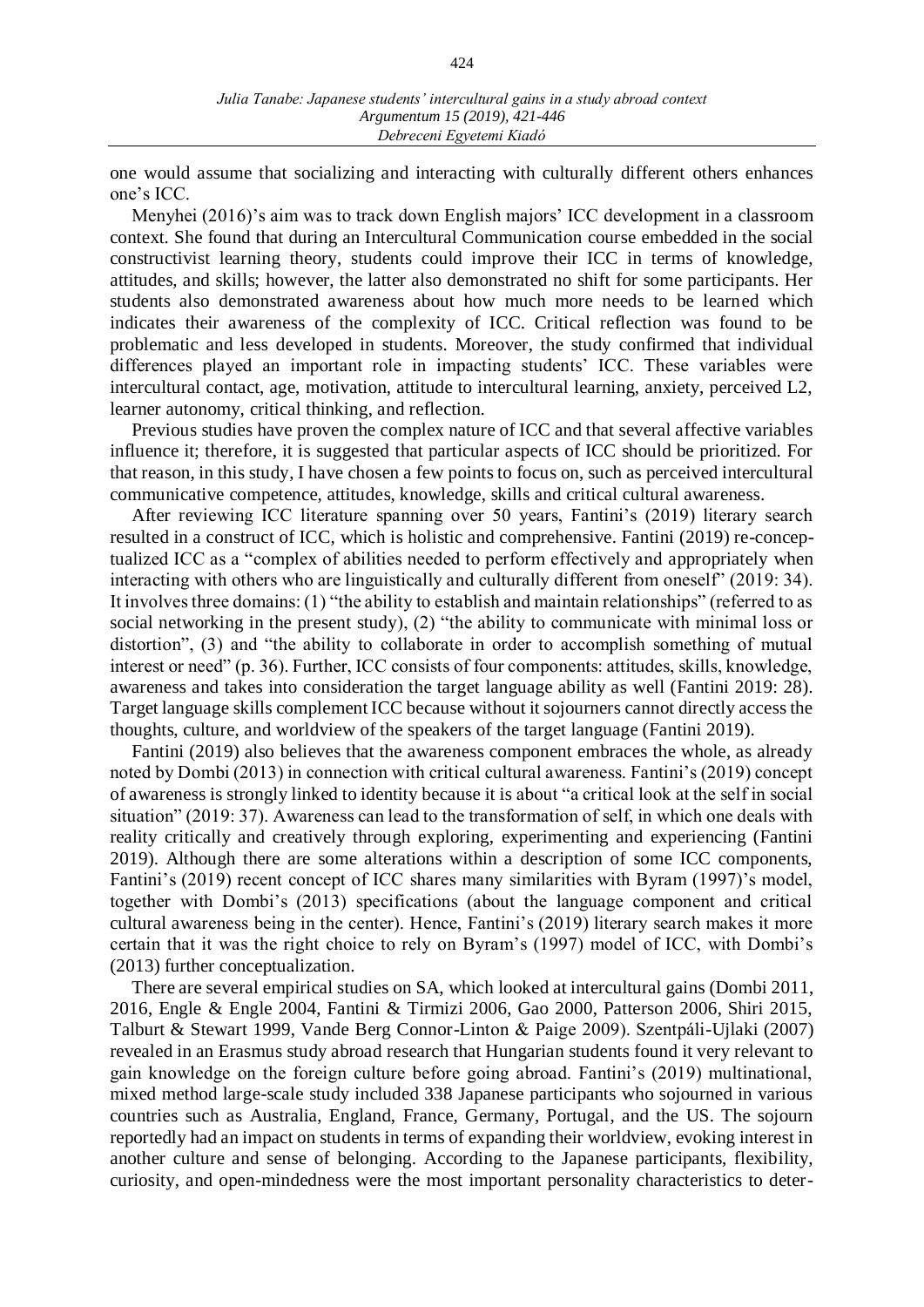mine intercultural success. Nishida (1985) investigated Japanese EFL university students in the context of a four weeks SA program in the US. The results indicated that those participants who could tolerate ambiguity more were better at handling culture shock. Hanada (2015) conducted a mixed method study with 344 EFL Japanese students who studied abroad either in Canada or the US. The findings revealed that both short and medium-term study abroad programs had a positive impact on students with lower intercultural competence before departure, while medium-term programs were more productive for students whose intercultural competence was more progressed.

To my knowledge, no study has examined Japanese students in a Hungarian SA context so far. Malota's (2016) large-scale study included Japanese SA participants in Hungary. However, that research did not focus exclusively on them in depth. Therefore, the gap in the literature calls for the need to take a closer look at Japanese students' intercultural gains through a Hungarian SA experience. This paper addresses the intercultural gains Japanese students could achieve as a result of their SA.

## **3 Research context and participants**

The context of the research was the exchange program between the University of Pécs in Hungary and two international universities in Japan. One of the Japanese universities makes a one-year SA obligatory for all students. The other Japanese university has a unique feature: it has a Hungarian Department where students can study Hungarian language, culture, and society in both undergraduate and graduate programs.

The University of Pécs in Hungary attracts many international students from all over the world, including both degree-seeking and credit-seeking sojourners. The participants of this study belong to the latter category. The exchange between the two Japanese universities and the University of Pécs is an overseas scholarship program that lasts for one academic year. Apart from that, the European Erasmus Plus program is also relevant to the context, as this exchange allures the majority of international credit seekers to study at the University of Pécs. Consequently, Japanese participants of the current study not only socialized with co-nationals and members of the host country but with Erasmus students as well.

My research focuses on five undergraduate Japanese students' experiences from which four cases were chosen to elaborate on (See: Table 1). All participants have sojourned in Hungary, Pécs for one year to study their subject matter. Three students, namely Arisa, Hinano, and Yuuna<sup>1</sup> majored in Global Studies and two students, Sakura and Keiko majored in Hungarian language and culture. Arisa and Sakura studied in Pécs in the academic year of 2010/11, Yuuna in 2011/12, whereas Hinano's and Keiko's sojourn period took place in 2012/13. After the exchange program, four students returned to Japan, graduated from their university and completed job-hunting successfully. One participant who majors in Hungarian decided to continue her studies and enrolled in the Master's course of Hungarian language and culture at her home university, researching Mohács and its traditions. The other student, Keiko from Kansai finished her undergraduate studies and found employment in Japan. With Keiko, only one interview was conducted in the pilot phase of the study. The language of the interview was Hungarian, upon her request. However, that interview was not included in the study because the researcher and the participant faced some language barriers due to Keiko's level of Hungarian, which prevented her from expressing herself fully. Thus, the collected data was not suitable for

All participants are referred to by pseudonyms.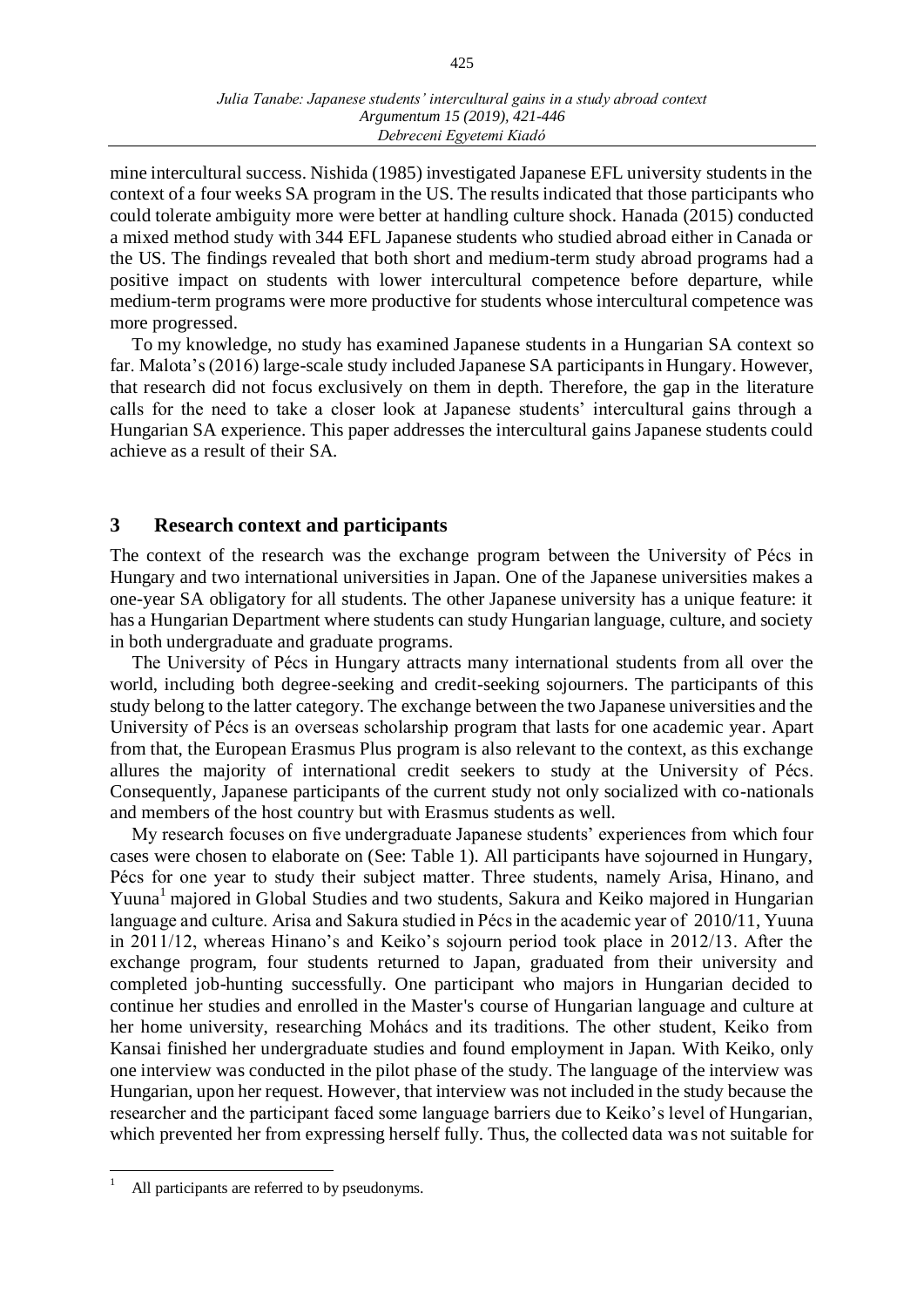thorough analysis. Her interview, however, helped to test the data collection instrument and enabled the researcher to revise certain questions. Also, it exposed that the language preference of the participant might not always be the best choice. For that reason, interviews with other participants were conducted in Japanese or English. In the case of language difficulty, code-switching was encouraged.

Participants were selected with homogeneous sampling in which the researcher has chosen stakeholders from a specific subgroup who have some shared experience, important to the study (Dörnyei 2007: 127). In this case, the participants were all Japanese who have taken part in a credit seeking SA program in Pécs, Hungary.

| Pseudonym     | <b>Nationality</b> | University            | Year of SA | Duration | Career   |
|---------------|--------------------|-----------------------|------------|----------|----------|
|               |                    | Program               |            | of stay  |          |
| Arisa         | Japanese           | Global Studies        | 2010/11    | one year | employed |
| Hinano        | Japanese           | Global Studies        | 2012/13    | one year | employed |
| Yuuna         | Japanese           | <b>Global Studies</b> | 2011/12    | one year | employed |
| Sakura        | Japanese           | Hungarian Studies     | 2010/11    | one year | employed |
| Keiko (pilot) | Japanese           | Hungarian Studies     | 2012/13    | one year | employed |

*Table 1. Research Participants*

## **4 Research questions**

The following research questions are addressed in this study:

- 1. How can participants' ICC be characterized?
- 2. In what ways did SA contribute to the development of their ICC?

## **5 Data collection instruments and procedures**

First, semi-structured, in-depth interviews (Table 2) were conducted in Japan with each participant in August 2014. Three years later, follow-up interviews were carried out with the participants to see whether their ideas changed over time. The interviews were conducted in the participants' first language (L1), Japanese, or in their second language (L2), English to assure that language proficiency does not interfere with the quality of answers. Also, the researcher aimed to ensure construct validity by conducting a pilot interview to make sure that the questions were appropriate for eliciting data about students' SA experiences. The interview questions consist of four sections: before SA, upon arrival, during SA, and after SA to provide insights into the longitudinal nature of the study.

Interview transcripts from the first interview and students' Facebook posts were used for stimulated recall in the follow-up interviews with the participants, to aid in evoking relevant thoughts concerning their experiences. Nunan and Bailey (2009) describe this technique as a "procedure for generating introspective data" (2009: 289). It helps the participants to see their experiences from another angle compared to the way they lived those events. Therefore, in the second interviews participants were asked to read previous interview excerpts and Facebook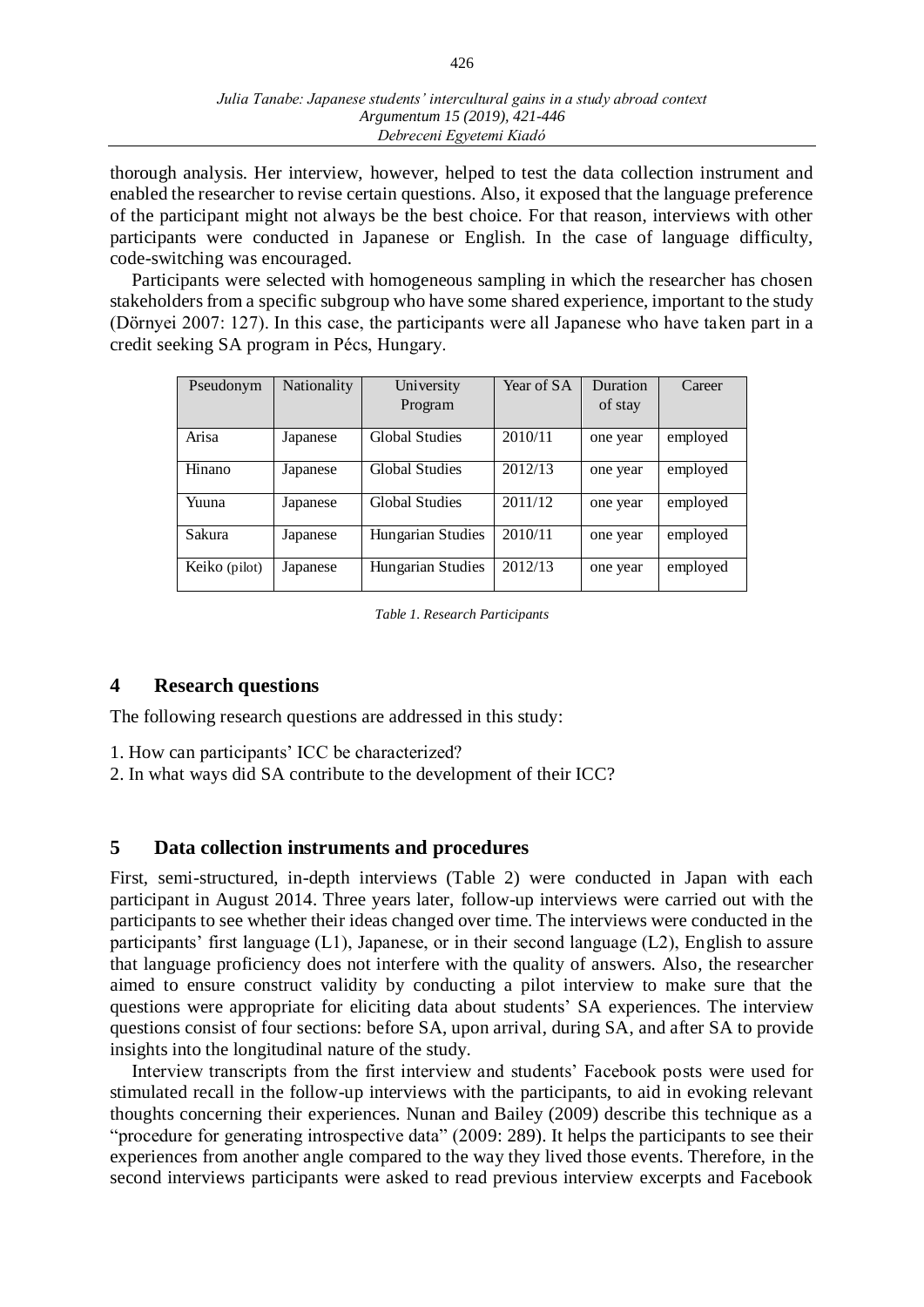entries of their own and reflect on them as well as interpret particular moments and situations they encountered during their sojourn. It was expected that the stimulated recall procedure in the follow-up interviews yields more valid conclusions about students' SA experiences.

| Participants  | Date of interview | Language of | Date of the         | The language of the |
|---------------|-------------------|-------------|---------------------|---------------------|
|               |                   | interview   | follow-up interview | follow-up interview |
| Keiko (pilot) | 2014/07/24        | Hungarian   |                     | x                   |
| Sakura        | 2014/08/25        | Japanese    | 2017/06/18          | Japanese            |
| Hinano        | 2014/08/14        | English     | 2017/05/06          | English             |
| Arisa         | 2014/08/21        | English     | 2017/04/30          | English             |
| Yuuna         | 2014/08/20        | English     | 2017/05/07          | English             |

*Table 2. Date and Language of Interviews*

The second source of my data set was the posts my participants uploaded on Facebook. In light of my research questions, I analyzed the content of Japanese students' Facebook entries, which served as authentic texts about their sojourn period. The unstructured nature of posts and comments on Facebook might be a disadvantage of this data collection instrument, as these are not regular diary entries; however, they serve as authentic SA data sources and reflect students' personal accounts meant for their own audiences and not for research.

The third source of my data set was a questionnaire on perceived intercultural communicative competence (See: Appendix), which was adopted from Dombi (2013), evolving from Byram's model (1997). The questionnaire consisted of 51 items. In the first 12 situations, students were asked to indicate their competence by giving a percentage. As for the remaining items, participants were asked to assess how true the statements were for them on a four-point Likert scale. The researcher modified the PICC items so that participants could give information based on their own background. The modified questionnaire was piloted in 2016 with Japanese medical students studying in Hungary, at the University of Pécs. After piloting, further items were modified.

Triangulation is a key principle in qualitative research, which "increases the internal validity of the study" by combining both insider and outsider aspects of phenomena (Duff 2008: 143). Triangulation of the findings was fulfilled by the analysis of different sources of information such as the interviews, Facebook entries and the questionnaire. Thick description helps the reader to determine whether and to what extent the context is similar to another setting (Mackey & Gass 2005: 180) as it supports the reader with a clear understanding of each case. A thick description was given on each participant's case to ensure credibility. Further, establishing an emic approach helped to gain a deeper understanding of the researched phenomenon.

Qualitative content analysis was applied in the case of the interview transcripts and Facebook entries. Data were coded by looking for patterns or repeated themes, and these were identified with codes generally emerging from the dataset. This practice is called open coding (Mackey & Gass 2005: 241). Labels were assigned to chunks of data, guided by the research questions so that the data set became more manageable. Headings were given to parts of the data, following Nunan and Bailey's technique (2009: 416). Superordinate headings were given to the main themes and subheadings were assigned to in-group categories. Thus two levels of codes were established.

The ICC questionnaire was initially a quantitative data collection instrument hence participants' mean scores were calculated (See Dombi, 2013, 2017a). The questionnaire also served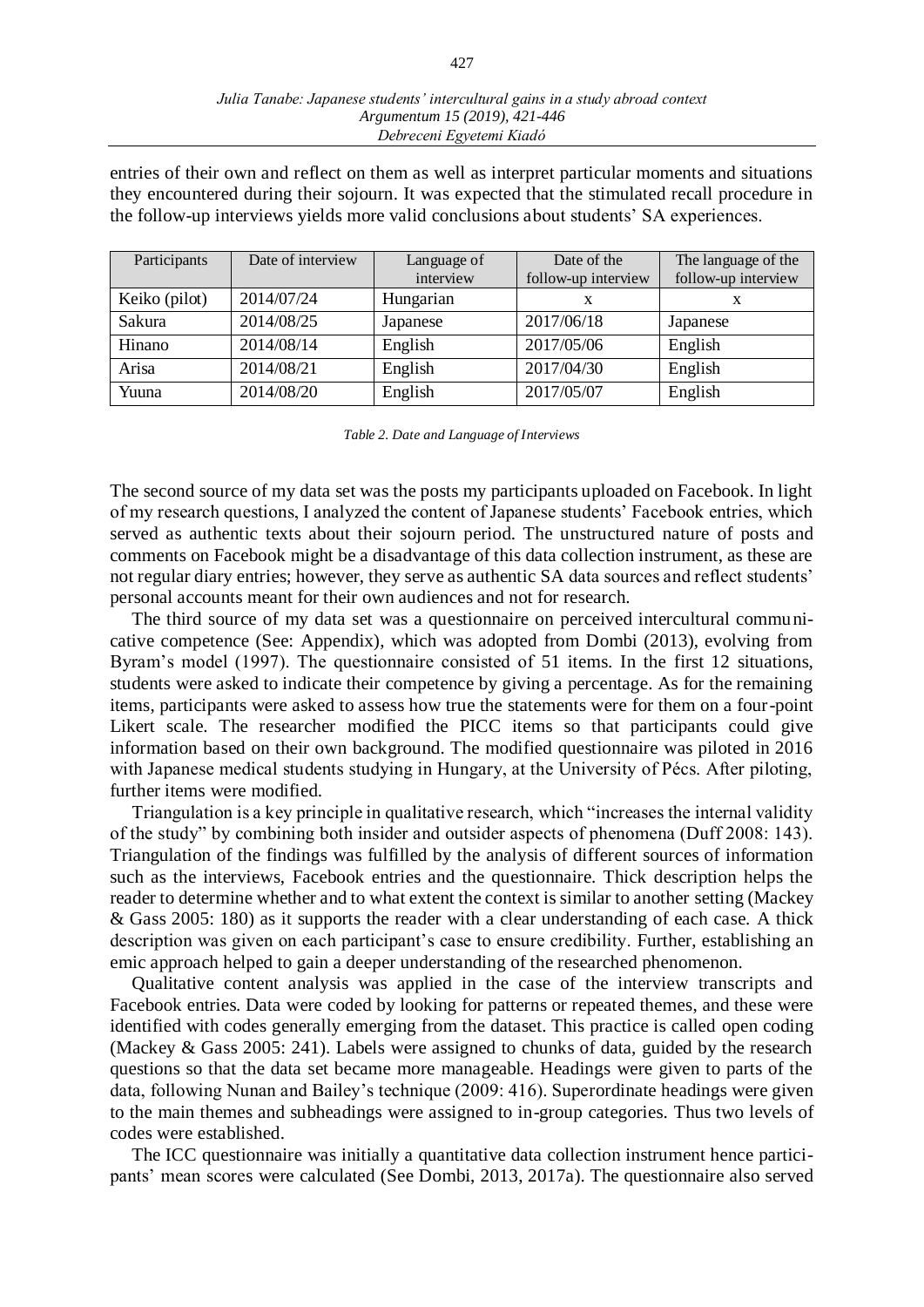the purpose of triangulation. Besides looking at how multi-item scales correlated with one another, the statements were examined separately, finding supporting examples in the interview accounts for in-depth analysis.

# **6 Findings and discussion**

# *6.1 Perceived intercultural communicative competence*

Figure 1 represents the mean of participants' percentage values of their perceived intercultural communicative competence (PICC). As the questionnaire results revealed, individual differences in the ratings show how each participant thought about her competence. While Arisa (63.33%) and Sakura (50.83%) were less confident in their PICC, Hinano was more certain about her perceived competence (74.16%), and Yuuna rated her competence the highest (94.16%).



*Figure 1. Japanese students' PICC mean scores in percentage value*

# *6.2 Attitude, knowledge and skills*

Figure 2 illustrates the mean of participants' ICC scores in terms of their attitude, knowledge, and skills of discovery and interaction as well as skills of interpreting and relating which are essential components of Byram's (1997) model of ICC. As it becomes apparent from the questionnaire responses, all four students rated themselves high on their positive and open-minded attitude towards other languages, cultures, and people, similarly to Menyhei's study (2016) on Hungarian students. Hinano rated the attitude component the highest (3.33), followed by Arisa (3.22) and Sakura (3.11). Yuuna's attitude scores were the lowest (2.66), which could be explained by her interview responses. The negative perception of Hungarians' concept of time was the core reason behind her unpleasant experiences, as well as a negative attitude towards international students' party culture causing conflict. However, at the end of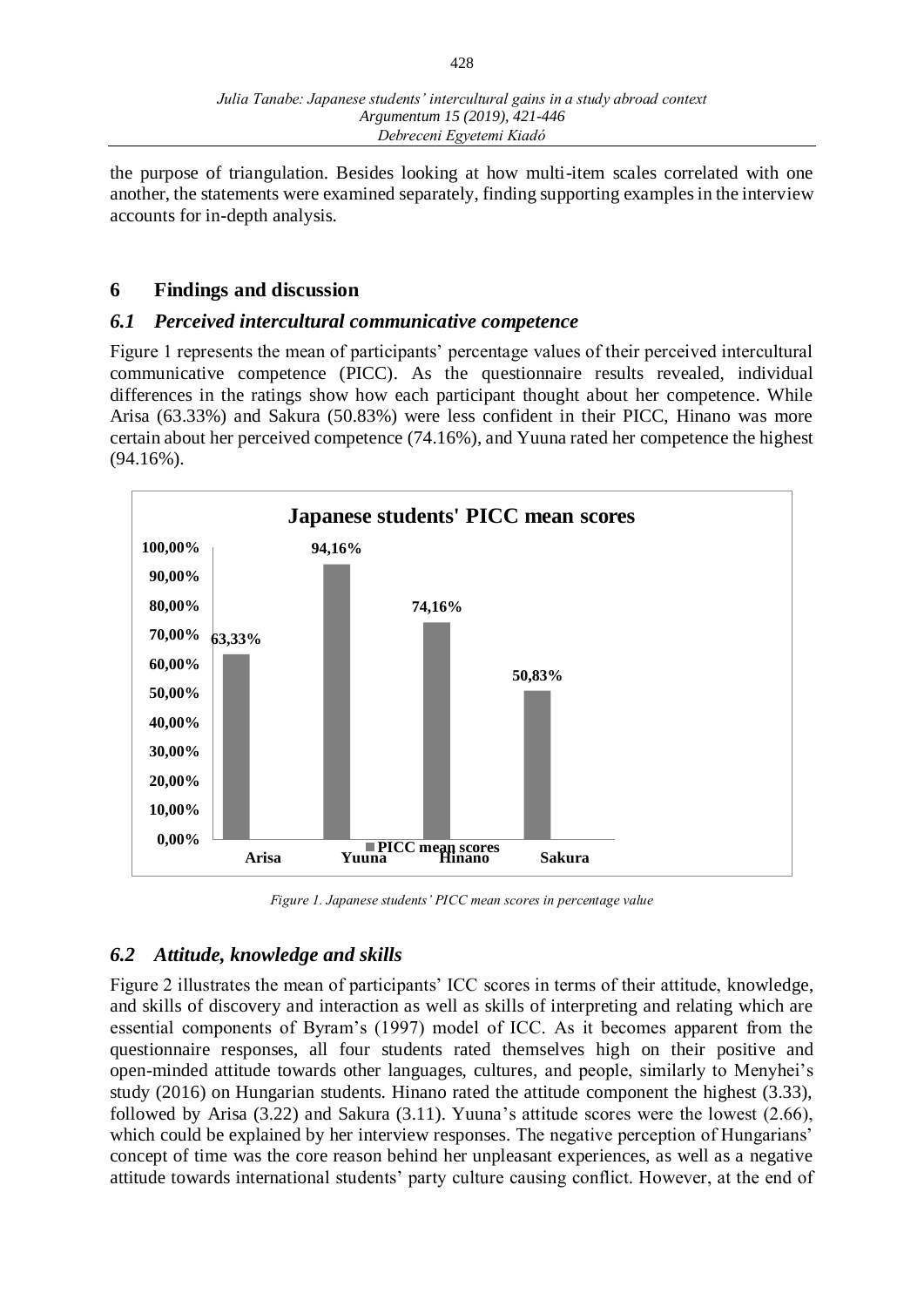the follow-up interview, she revealed her understanding of stereotypes evolving from one's own assumption based on their context. Her reflection revealed her ability to evaluate her own ideological perspectives and values (Byram 1997), in other words critical cultural awareness.

In Figure 2 it is also evident that participants rated their knowledge the lowest of all the components. Qualitative data may have an explanation for that since difficulty with explaining one's own culture emerged in three cases along with the awareness of limited knowledge about ethnic minorities across borders and the inability to fully grasp such a complex topic. It also indicates their awareness of how much more they need to learn; a finding surfaced in Menyhei's (2016) study. Arisa and Sakura reported on their knowledge as equally competent (2.80). Sakura's rating was surprising since as a Hungarian major she had broad initial knowledge about Hungary through university classes and could deepen her expertise during her SA through classes, social events, and home visits, even researching Hungarian cultural practices after SA.

Concerning ICC skills, Sakura perceived her competence the highest (3.14) on that matter. Her interview responses revealed that she explored the cultural differences through reflection and interpretation which made her aware of not to base her expectations of Hungarians on her own culture as in the host country different norms operate. In other words, it embodies the critical cultural awareness component of Byram's (1997) model. Hinano, Arisa, and Yuuna had average scores for skills. Arisa's rating (2.57) was quite modest because her interview data supported that she could develop these skills to a great extent. Yuuna's score was the lowest (2.42) corresponding with her interview responses.



*Figure 2. Japanese students' attitudes (ICCA), knowledge (ICCK) and skills (ICCS) on a 4 point Likert scale*

In the following sections supporting evidence emerging from the qualitative interview data is provided.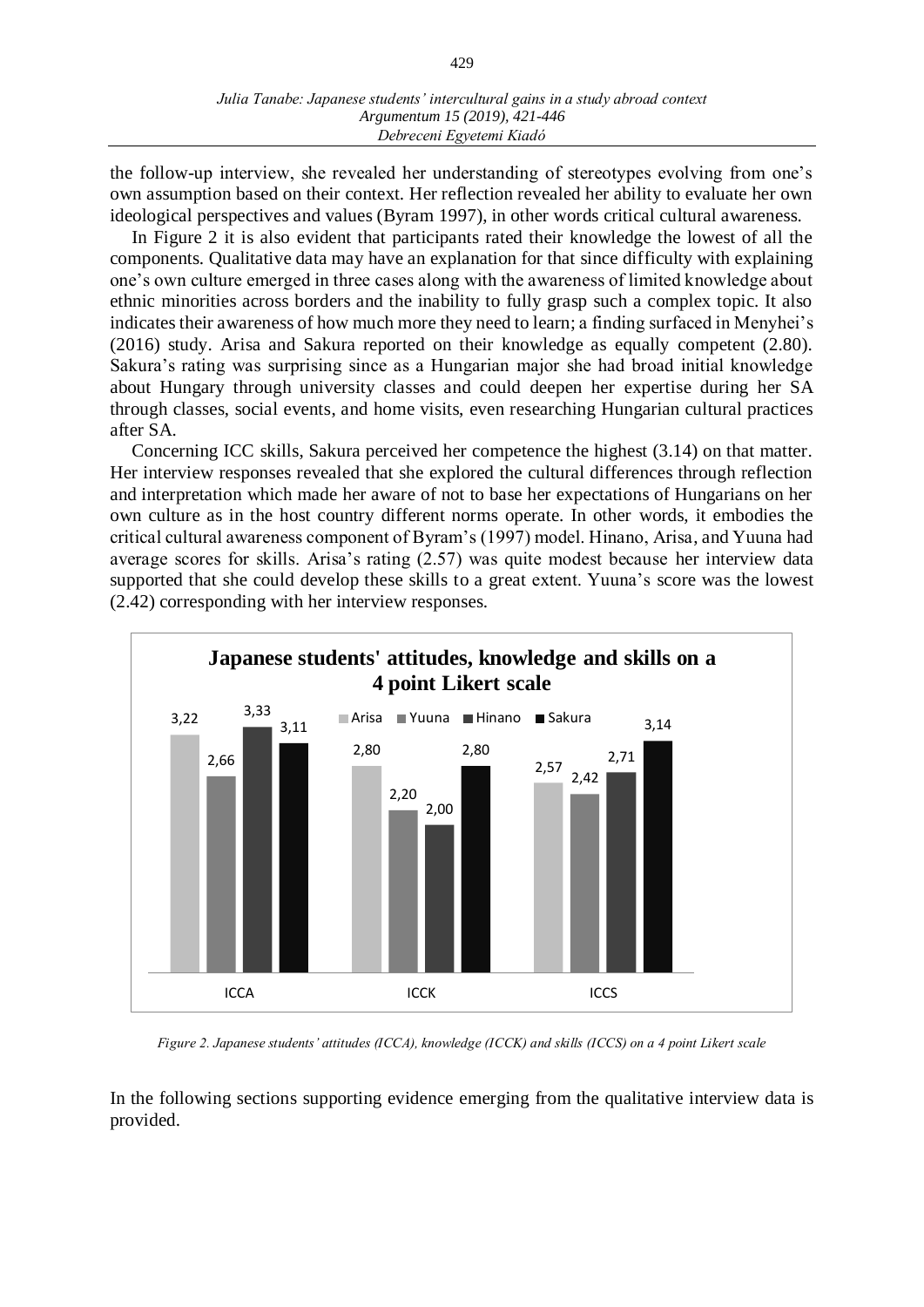# *6.3 Attitude*

Arisa's attitude towards foreign people was quite positive since she rated herself highly on interest in Hungarian people and low on discomfort with foreigners in the questionnaire. Similarly to Hinano, Arisa perceived herself very interested in foreign culture and intercultural communication, and she felt reasonably interested in her own culture. The interview data supported it, but it also revealed that she was more into her exotic European interest than something closer to her home but lower in perceived cultural value historically. It demonstrates her curiosity and interest in other cultures which was the main finding in Japanese students' case in Fantini's (2019) SA research as well.

*"in macro view it seems the same but in micro view, I mean, like, more detail, we can find the difference, so, for example, &mmm (3) like I don' t know, I am not sure about the &mmm Korean sushi kind of stuff, I just know one sushi kind of staff, that is like roll, roll sushi" (second interview, Arisa)*

Hinano's interview accounts also revealed that she had positive attitudes towards Hungarian people even before her sojourn and she wished to establish a friendship with them, which she fulfilled successfully. Jackson (2018) noted that optimistic attitudes paired with realistic expectations potentially promote positive SA outcomes, as happened in Hinano's case.

*"I wanted to make new friends… I am very looking forward to do in Hungary" (second interview, Hinano)*

Sakura had a very positive attitude towards Hungarian language and culture. She was genuinely interested in Hungarian, especially intrigued by the tendency of English loanwords translated into Hungarian, unlike in her own language. She used her skills of interpreting and relating (Byram 1997) to analyze and contrast Hungarian with Japanese.

*"Also another very interesting thing is the computer's window (screen) or the computer's mouse, these are all in Hungarian. For example <L3hun>egér<L3hun> and such… for example homepage is <L3hun>honlap<L3hun> right? We don't say 'the paper of the house'… I think in Hungarian language so many things are translated." (first interview, Sakura)*

Yuuna demonstrated a positive attitude towards Hungarian people before SA. She based her image of Hungarians on her Hungarian friend's attributes, getting a quite generalized, superficial image, corresponding with her lower ratings on the scale in the questionnaire.

*"I expected that they would be so nice, friendly, not so loud, kinda familiar to Japanese people" (first interview, Yuuna)*

Arisa was willing to adapt to her new environment in Hungary, which also entails positive attitudes towards the host culture. Her visits to the local market, her effort to communicate in Hungarian at the supermarket and her appreciation of "slow life" all underpin that. Bhawuk and Brislin (1992) found that one's willingness to try new things such as participating in international activities and trying new food positively correlated with intercultural sensitivity. Arisa enjoyed taking part in the country presentation and joined Western-style parties,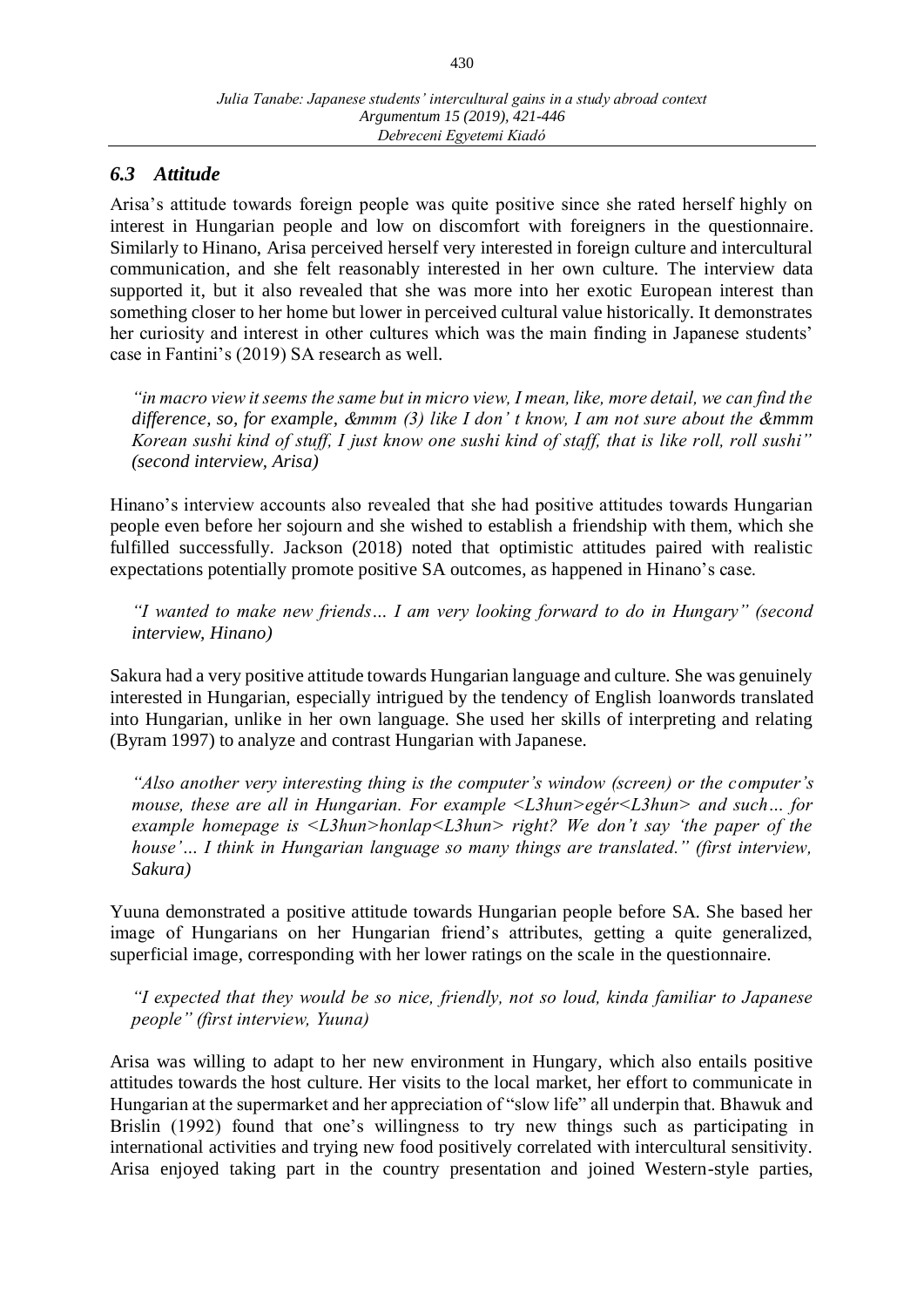reflecting her very flexible attitude towards other cultures, which was evident from many instances of the data such as how she changed her attitude towards Spanish and Chinese students. The way Spanish students behaved clashed with Japanese social norms which was the reason why she could not tolerate it at first; however, she became empathic later on as she participated in some shared activities. Patterson (2006) also found that SA resulted in altered ways of seeing the world and more positive attitudes towards other cultures. Arisa also became aware of her unconscious bias underlying her negative attitude towards Chinese people; however, she was able to critically reflect on that and change her perception.

*"in the center of the typhoon there is always the Spanish girls, the Spanish guys, Spanish is…But I, sometimes I really hate them but sometimes I really &mmm how can I say, I really (.) <L1jp>urayamashii<L1jp> <translation: envy> they they strongly try to enjoy (.) their lives…Even though they seems very @ crazy yeah so I'm not join, I can't join, but I I can, I can yeah, I can understand how they feel" (second interview, Arisa)*

*"I am not sure anything about the Main Island China but I have &mmm I have like, I have like (.) strong feeling when I called as Chinese, like strong feeling come to me to like, I wanna say I am not…but I, I don't have any unpleasant experience &mmm suffered by the Chinese guy…But, yeah even though I don't have any experience (.) I have the bias so &mmm yeah I think, this experience is , is really, I can, yeah (.) understand because their father and mother or their education like, told them something like (.) your country is better. And other is not. And also that happened to me as well so yeah…after that I can change my attitude like, I can say &mmm, I can't say &mmm I can't say anything, &mmm, how can I say (.) I can't say that country is good or bad, even not based on my experience." (second interview, Arisa)*

Initial negative attitudes towards international students' parties and discrimination against Chinese people surfaced in other datasets as well. Interview outcomes also shed light on Hinano's negative perception of Erasmus students. Yet, over time a shift occurred in her attitudes when social networking with them made her aware of other explanations and perspectives and lead to her acceptance and understanding. This finding is in line with her statement about using SA opportunities to adjust herself to the intercultural context, which was rated high in the questionnaire. Shifts in the attitude component of ICC took place in other contexts as well, for instance, in Menyhei's (2016: 151) Hungarian classroom research some students reported increased tolerance towards others and a "broadened scale of acceptance" as a result of the ICC seminar. In both cases, the shift was initiated by exposure to difference.

*"many drunk people and they are like just (.) dancing, go to club and then (.) I didn't like them because like I didn't want to be like them, like I'm lazy… but once I get there, I felt like I @@ am doing the same thing@ but I think that is the way to get friends because I could get really good friends with them" (first interview, Hinano)*

It has to be noted though that Yuuna also had a negative attitude towards international students' party culture, as appeared in previous datasets. It didn't appear in Sakura's case, but she did not socialize with international students as much as the other participants. Nishida (1985) found that those who had a higher tolerance of ambiguity could handle culture shock more than others, which could be a potential reason behind Yuuna's unpleasant experiences.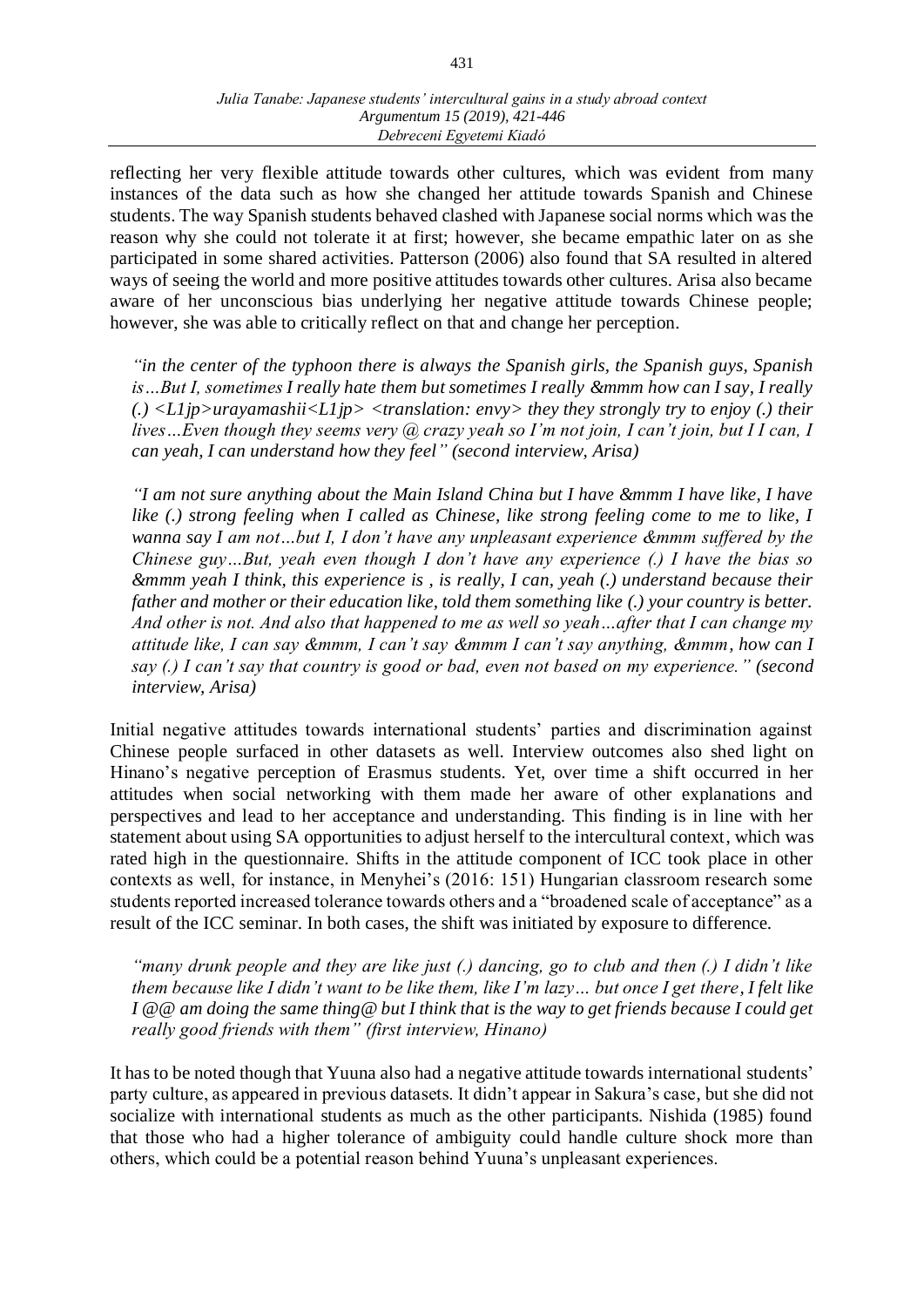*"There were some crazy people, who made noises…this was annoying because we couldn't get sleep…our neighbor had the craziest party ever…I break into the neighbor's room and then told them to get out… but on the next day we made rules…" (first interview, Yuuna)*

In all four datasets, negative attitude and unpleasant experiences emerged as a result of service encounter situations, administration and the concept of time. Their service encounter experiences also support the questionnaire item about their knowledge, knowing the differences between how Hungarians and Japanese people behave in social situations. Sakura perceived Hungarian customer service as more hostile than welcoming at first. Later on, she used her skills of interpreting and relating (Byram 1997) to find an explanation behind the Hungarians' behavior and accept it as another cultural norm.

*"The way people receive me when I am a customer was difficult to accept… in Japan everyone is smiling but Hungarian people not really, how to say, don't smile… there was no smile, and unfortunately, at times I somehow thought it is scary… they all looked angry, somehow looked very bored." (first interview, Sakura)*

*"Maybe the culture is also different, the things what I think is taken for granted is not taken for granted at another place" (first interview, Sakura)* 

Negative attitude towards the concept of time and working style emerged in three datasets but to a varying degree. Yuuna had a negative perception towards the working style of people, but the follow-up interview revealed her awareness of generalizing based on her context, being aware that her negative attitude formed due to her expectations. Hinano had some unpleasant experiences due to Hungarians' way of dealing with appointments when the tour organizer did not let them know about the changes in schedule. Arisa perceived Hungarians slow, but later on, she criticizes her own country's way of treating time as the extreme one, indicating a shift in her attitude, integrating Hungarian values in her value system. According to Fantini (2019), awareness can lead to the transformation of self in which one deals with reality critically through experiencing and relating, which depicts exactly what happened to Arisa.

*"I had to apply for the VISA for the entry into Hungary and it took about I think 3 months for the Hungarian Embassy just to make one document and send it to me… I wasn't sure if I was going to get a VISA for Hungary before the departure date…*

*Well it definitely made me feel that maybe some Hungarian people could be &mmm lazy? Or even if not lazy, like, not on time." (first interview, Yuuna)*

*"one thing really important… is that &mm stop expecting others to behave in the way you want…Do not have expectations. Do not speak anything &mm following your (.) standard or assumption. It's quite dangerous. These two things…give away your assumption and expectation towards others… these would just make you unhappy…people are, I am sorry to say this but people are a bit lazier than Japanese people. If you have this &mmm stereotype of how the clerks should behave, for example…in Japan…if you apply that to Hungarian people you just make yourself unhappy. People just, Hungarian people just don't behave in the way Japanese people do…so just take away all the stereotypes (.) of how people should behave." (second interview, Yuuna)*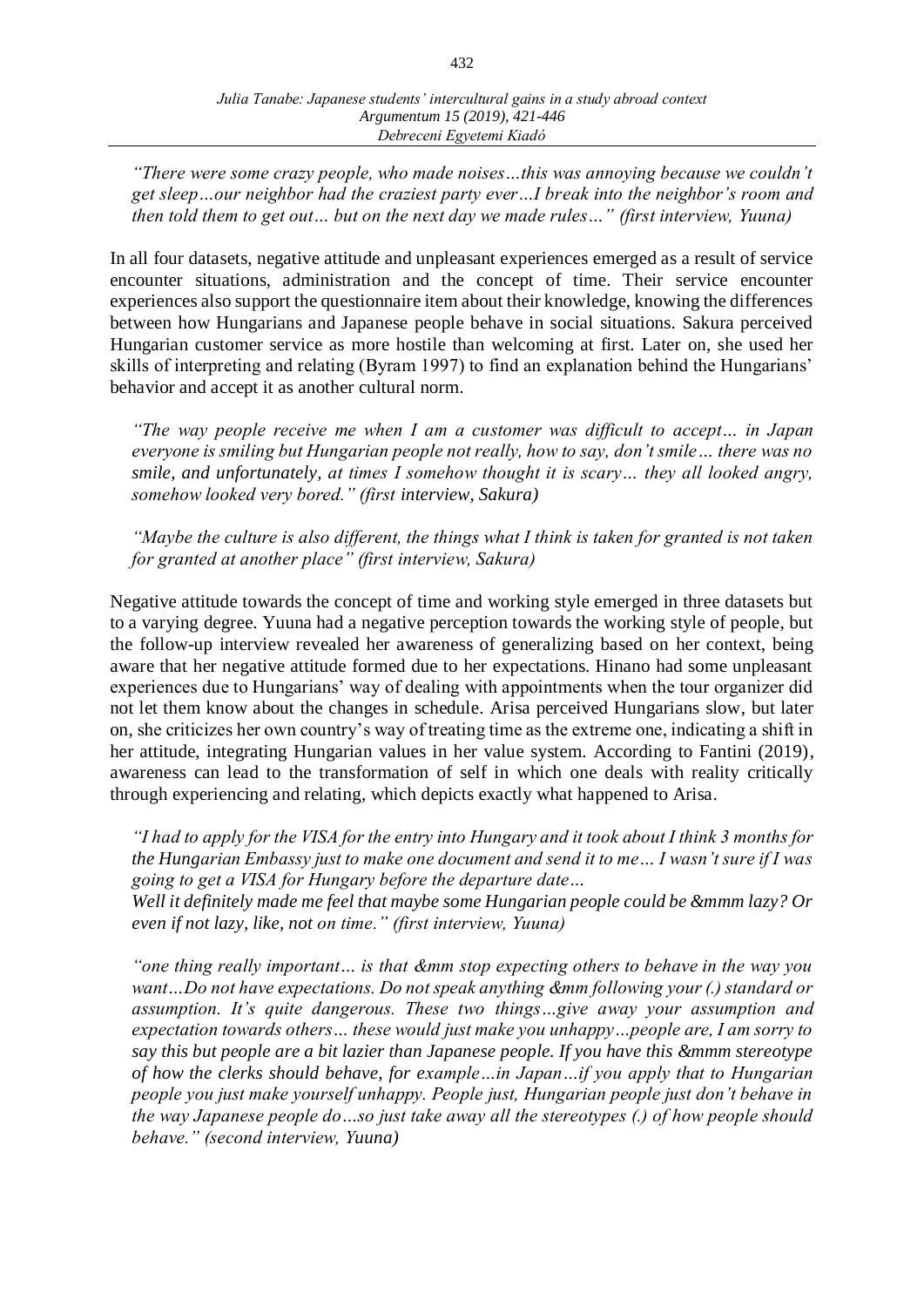*October 8, 2012 "Hungarian "5minuites"= 30-40 minuites" (Facebook, Hinano)*

*"in Hungary I feel they almost forget about me and maybe they lost my documents and they don't tell me anything but my due date, I mean my flight date is coming really quickly so I was really upset. (first interview, Arisa)*

*"some foreigners say Japanese are really strict <L1jp>majime<L1jp> (.) and I, I believe it's normal, before going to abroad. But since a lot of things happened... yeah, everything, not going on time@ …Now I can agree that Japanese may be too much (.) punctuate @" (second interview, Arisa)*

## *6.4 Knowledge*

All participants rated their knowledge the lowest among other components of ICC. The interview data demonstrated that their knowledge increased during their SA, but the lower scores may be due to their awareness of limited knowledge about their own context as well as the difficulty to understand complex topics such as ethnic minorities in Hungary. For instance, Arisa developed her understanding of the cultural differences and the local lifestyle in Hungary through visiting a Hungarian home, similarly to Yuuna, Sakura, and Hinano. They all took part in home visits which contributed to their knowledge. It may suggest that intercultural contact through home visits impacted their intercultural learning, which is different from Dombi's (2017) study outcome about the weak relation between intercultural contact and ICC. These contrasting results could be attributed to the difference in the classroom context and SA context.

Arisa and Sakura could learn about how Hungarian ethnic minorities define themselves across borders. While Sakura visited a Slovakian-Hungarian friend's home, Arisa got interested in the story of her friend, and she tried to interpret her narrative about being Hungarian and Serbian, but due to the complicated narrative she was caught up with, she felt that her understanding is limited (*"I'm not sure"*). Yuuna took a course related to that topic, implying that she learned about ethnic minorities as well, but no first-hand experience was mentioned in her case in contrast with the other two girls. The following excerpt is an example of how an experience in the exotic, hard-to-understand context allows Arisa to reflect on her own context:

*"but she born in Hungarian family, living in Serbia… and she went to. So she living in almost border of the Serbia near Hungary so she went the, she said she went the &mmm Hungarian school, I am not sure …and then of course &mmm her parents were Hungarian so she has &mmm I am not sure (.) she has, is she, I am not sure whether she is, she has Serbian passport or Hungarian passport but, I am not sure, maybe both, yeah but if so like in that in that sense I realized like the people describe themselves not because of where to born …and also I can say, it also happen in Japanese I realized, for example we have like Korean school and they also have &mmm education system, like Korean school and also there is Chinese school in Japan as well, there is China town." (second interview, Arisa)*

*"my tutor friend…her house is at the border between Slovakia and Hungary…but she is Hungarian. Yeah I went to this village in which many Hungarian people live…I thought that it is so amazing and also in Slovakia, near the border, even though I am in Slovakia, there is*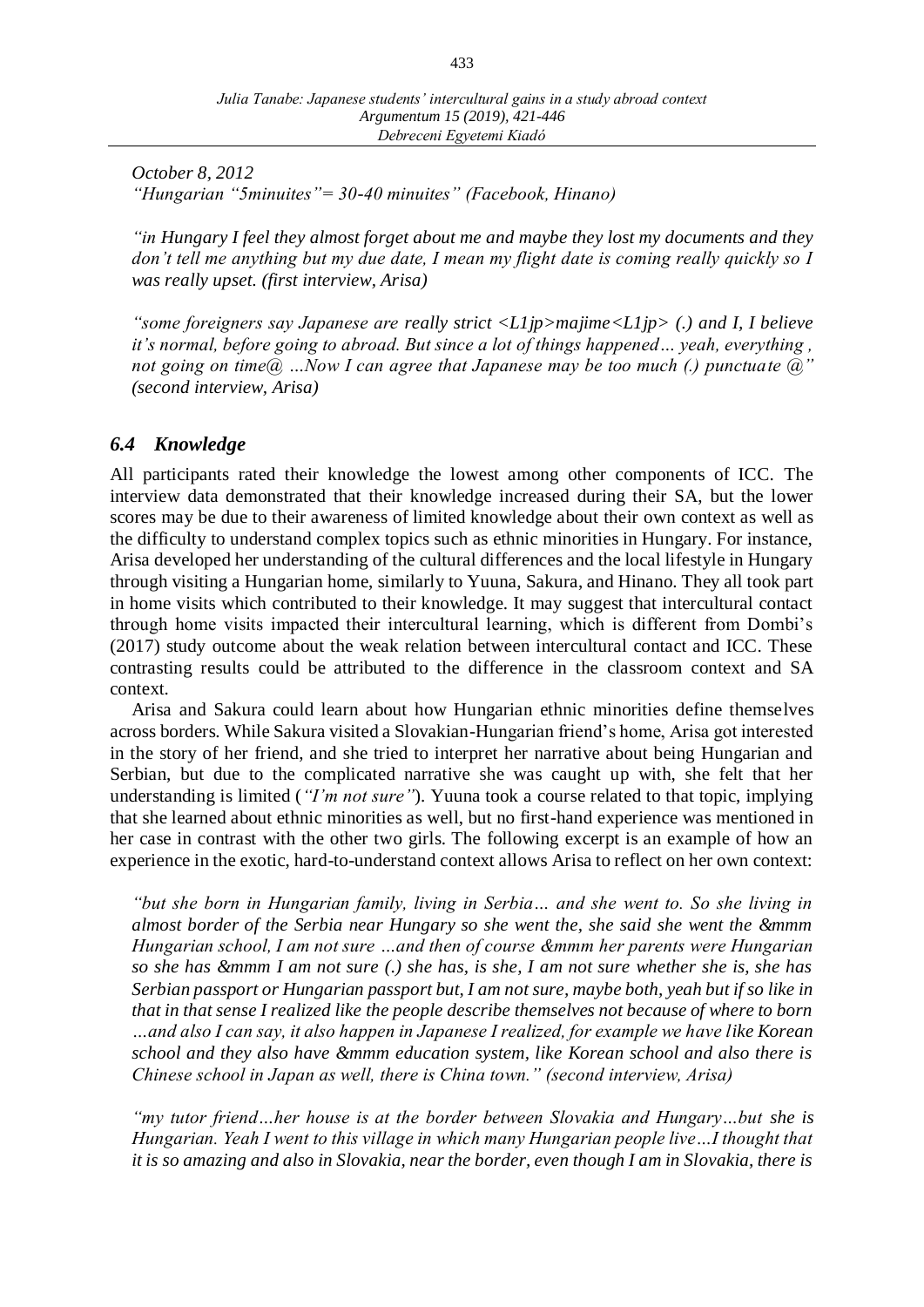*Hungary, everyone speaks in Hungarian. In Japan, there is no such thing, no such experience so I thought that is interesting." (first interview, Sakura)* 

In the next excerpt, Arisa's awareness of her limited knowledge about her own culture surfaced. She wished to seek further understanding of her own country and culture to be able to present it to culturally different others which is a fundamental part of Byram's (1997) ICC model.

*"Ah, I really enjoyed the country presentation because it's really &mmm really like fun experience like I never &mmm so I realized, I don't know so much about my country @ then I study my country in abroad." (first interview, Arisa)*

The excerpts also demonstrate that Arisa obtained necessary "knowledge of social groups and their products in one's own and in one's interlocutor's country" (Byram, 1997: 51), although the former was limited. Interestingly, she was more confident in reflecting on the new cultural context (the origin of goulash) than her own (sushi):

*"And one more important thing is that I think their national awareness is stronger than Japanese. For example, Japanese people think that all gulyás is gulyás, but this is gulyás, and the gulyás leves is Hungarian food, the gulyás stew is Austrian food, but from an outsider's perspective they are all the same. That's what I think. But they all say, no that is my country's food". (first interview, Arisa)*

*"like I don' t know, I am not sure about the &mmm Korean sushi kind of stuff, I just know one sushi kind of staff, that is like roll, roll sushi…I'm not sure the history about the &mmm other country's sushi like food. I, I'm not sure, and also they are not sure.@" (second interview, Arisa)*

Awareness of limited knowledge about one's own culture was found in other cases as well. Social networking with Erasmus students made Hinano aware of that essential component in Byram's (1997) ICC model's knowledge dimension. The next excerpt supports the idea that SA not only makes an individual learn more about the host culture but also encourages reflections about one's own culture.

*"I felt that I don't really know (.) about my own country Japan, like yeah because like (.) for example German or French like they know lots of histories, they are proud of their histories and their countries but in Japan, like I felt sometimes (.) uhum (.) I don't really know about it…the religion, Japan didn't have so strict religion problem or (.) uhum, and I felt like Japan was not so internationalized country. Cause like when we were talking with like European people, classmates in small group and (.) they are very close to each other but Japan is the kinda island and yeah, kinda isolation, and they didn't have, didn't have like so much (2) association with other countries." (first interview, Hinano)*

*"I feel the same thing now, and after I came back from study abroad I tried to read some like Japanese books and…when I travel…I have to choose the destination, of course, I am interested in some foreign countries, but I am also interested in some Japanese prefectures and such things." (second interview, Hinano)*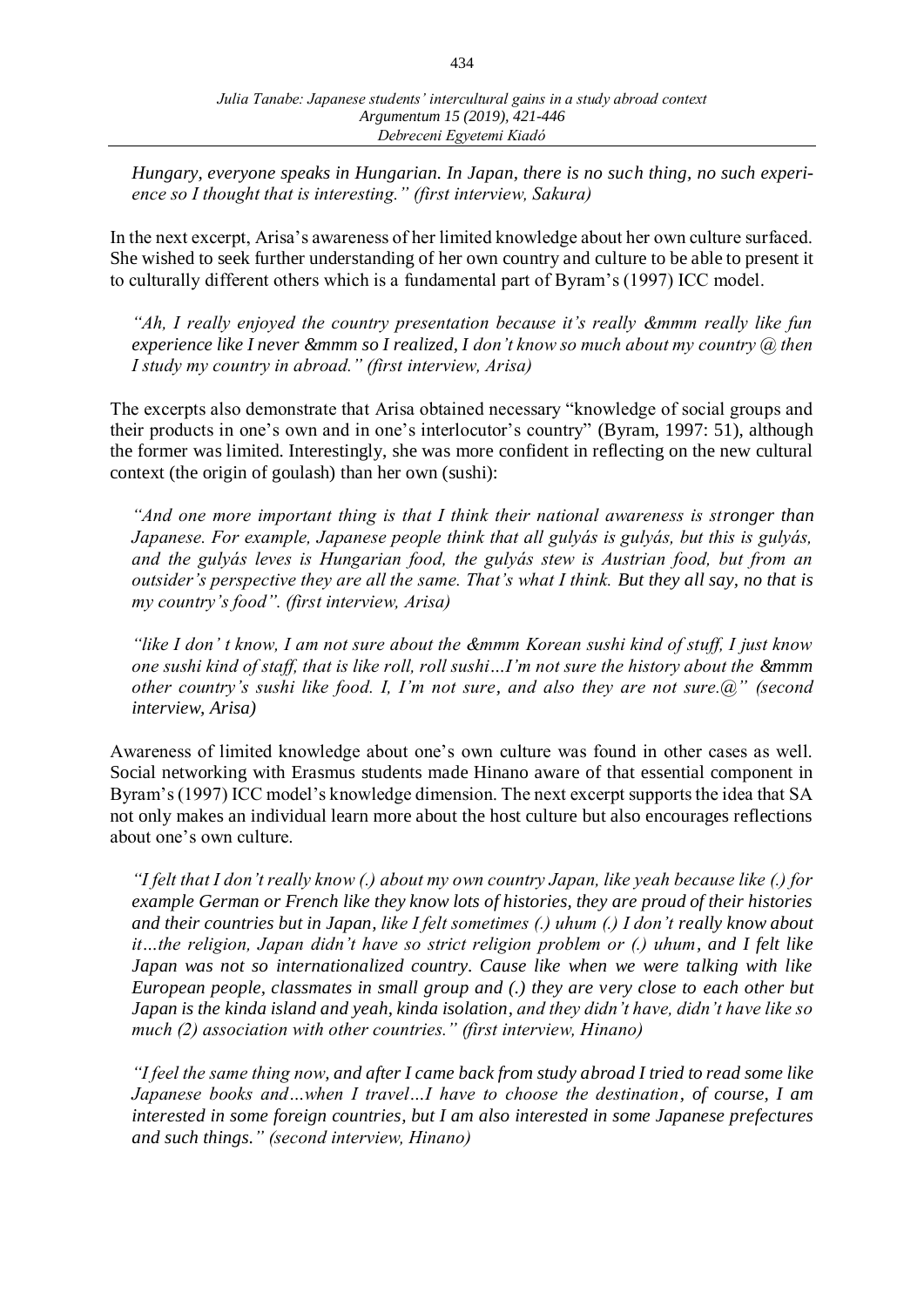Hinano also gained knowledge about Hungarian people's lifestyle (Statement 5) through home visits, which gave her authentic experiences to learn about the hosts and Hungarian culture. She learnt about gender roles in the household and used her skills of interpreting and relating as well:

*"I went to the homestay, I saw like there are lots of different Hungarian food and I could really taste it…and I thought like Hungarian husband likes cooking… more try to participate in the housework than Japanese." (first interview, Hinano)*

Sakura as a Hungarian major had initial knowledge about the host country and further deepened her knowledge by for instance taking a Hungarian poetry class. Seeking further knowledge, she decided to research Hungarian culture demonstrating her investment into expanding her cultural knowledge by approaching and interacting with Hungarians to find answers for her research questions. Sakura had several opportunities to talk about her own culture such as in the Hungarian poetry class or during the country presentation event. However, she also became aware of the difficulty to talk about her own culture to others, similarly to Arisa and Hinano. Socializing with a Hungarian friend raised her awareness and motivation to introduce her own country. Thus Sakura felt the need to learn more about it, uncovering intercultural contact's impact on ICC.

*"when I talk about Japan, or I am asked about it, I feel that after all, I don't know Japan that much. For people who don't know anything about Japan, it is very hard to explain it so that they understand… for example, Hungarian people often asked me: What is your religion? That they asked me often, but in Japan, we don't really have the belief in one specific religion but well, we go to Shinto shrine, and also we go to Buddhist temple but to explain my own religion was very difficult, and I think they often couldn't understand me" (first interview, Sakura)*

*"my close Hungarian friend well, for example, explained me many things about Hungary…she worked as <L3hun>idegenvezető<L3hun>… and she knows about Hungary very well, and well, she talks to me about Hungary often and… I thought to myself: that's so nice! I don't really know many things about Japan, I can't really explain things deeply about Japan; therefore, I thought this is so wonderful. I felt that I want to study about Japan more, thanks to my friend's influence, so me too, I wanted to teach more about Japan to Hungarian people" (first interview, Sakura)*

Yuuna could also deepen her knowledge and get acquainted with Hungarian culture in various ways: verbally, visually and through gustatory perception. She felt successful in sharing her knowledge about her own country. She was eager to promote Japan and its culture and expressed no difficulties with that compared to the other participants. The absence of fellow-nationals made her feel exceptional as she could impress others and evoke their interest in Japan, indicating a similar outcome to that of Tanabe (2016) about Japanese medical students in Hungary.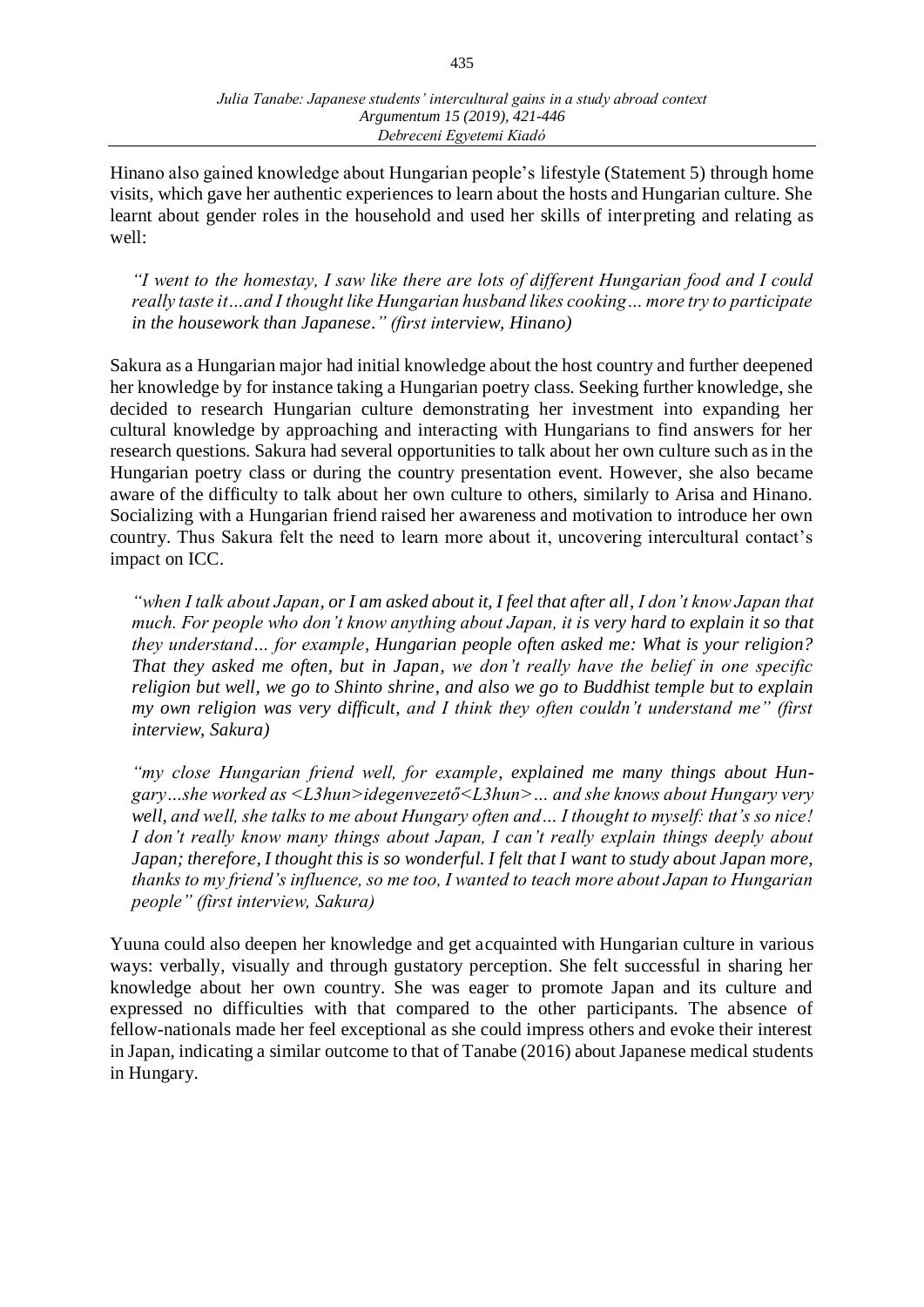# *6.5 Skills of discovery and interaction*

Regarding the skills of discovery and interaction, the questionnaire results showed that Arisa felt quite competent as she was willing and able to express herself in English, although it was accompanied by anxiety underlying her low-level linguistic self-confidence during SA. This is a common outcome with Menyhei's (2014, 2016) and Dombi's (2017) study in which anxiety emerged as a barrier in students' responses. Eventually, as Arisa got closer to international and Hungarian students, she could overcome her anxiety. Arisa could demonstrate her skills of discovery and interaction (Byram, 1997: 52) because she could learn about various cultures from Erasmus students, from Hungarian people and also during her travels. Travelling taught her how to solve problems on her own and how to become independent. Arisa believed that she was best in decoding non-verbal communication to complement her language skills for the sake of successful communication with others, a finding that emerged in Hinano's dataset as well. Interview data also underpinned that Arisa experimented with body language to a great extent to make herself understood in Hungarian, for instance at the Sunday Market and in English with Erasmus students. Using knowledge of non-verbal communication and establishing contacts are required for the skills of discovery and interaction successfully attained by Arisa and Hinano. The next example took place in the dormitory, where Arisa tried to socialize with international students and used gestures to create conversation opportunities:

*Yeah, I tried to &mmm get new word day by day, but &mmm my main strategy is &mmm telling my feeling &mmm, non-verbal communication @ like facial expression…sometimes I am making &mmm dinner and invite international students, that's &mmm how to show my &mmm how can I say (.) show my feeling…(first interview, Arisa)*

Hinano also attributed high relevance to non-verbal communication skills. In the questionnaire, she rated Statement 1, about being misunderstood in English as not entirely true. Hinano claimed in the interview that instead of her L2 proficiency, Erasmus speaking partners' poor English skills were the reasons behind communication breakdown and misunderstandings. As a solution, she became aware of the importance of English as a lingua franca (Crystal 1995, Jenkins 2006, Knapp & Meierkord 2002, McArthur 2001) and adjusted her language to the context. She relied on the shared repertoire and constructed meaning together with her speaking partners to ensure successful communication.

*"I felt like (2) some Erasmus student… couldn't speak English as much as I could so (2) yeah, I could speak more than them" (first interview, Hinano)*

*"she was not good at English, and she was using Google translation…I asked her some questions… like: do you mean like you wanna copy and then she said yes, that's the word I want to say…so translation, google translation is not good but I felt like real conversation is enough I think. If we try to understand and to be understood, we can make a communication. That's the one." (first interview, Hinano)*

Related to Statement 5, about reading body language, Hinano rated herself as entirely competent and her interview accounts supported it as she had a great interest in non-verbal communication. So much so that it became the reason for choosing a non-native English speaking country for her SA: she wanted to develop her non-verbal communication skills.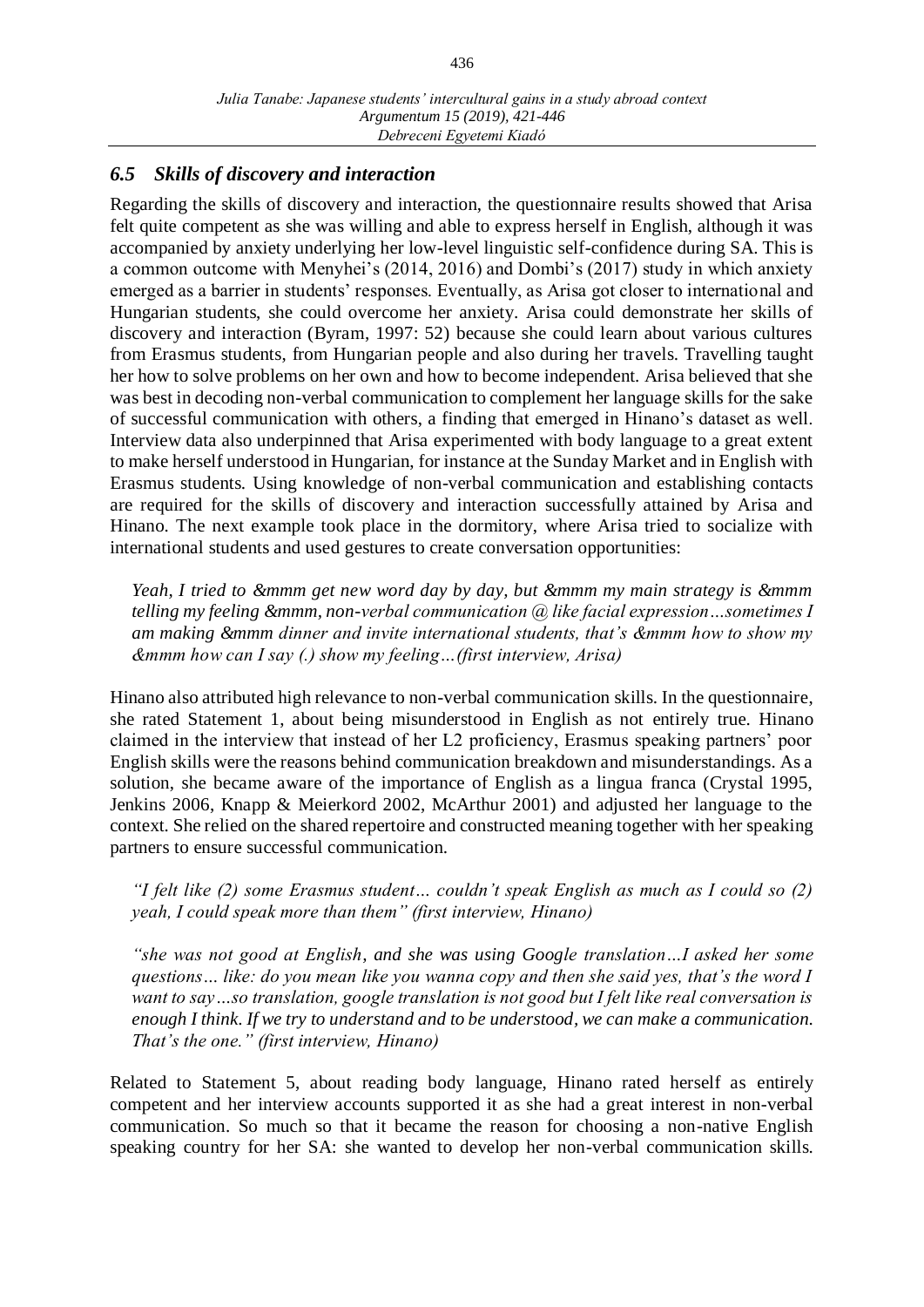During her sojourn, there were various situations in which she could compensate for her limited Hungarian language proficiency and pronunciation by using gestures.

*"I wanted to say the colors red, blue, I tried to find on my clothes like some, like this is red, this is blue and then I wanna have this color of this one so (.) with the gesture, yeah (.) pronunciation is the problem I think." (first interview, Hinano)*

Sakura found it challenging to address people in culturally appropriate ways in Hungarian both at the university and in Hungarian homes. She felt unsure about the usage of honorific and casual forms of Hungarian. The discovery of cultural differences between proper ways to address others made her confused, and her consideration of such complex issues indicate her implementation of both skills in Byram's (1997) ICC model, namely the skills of discovery and interaction as well as the skills of interpreting and relating.

*"Gradually my opportunities to talk to friends increased so most of the times I used <L3hun>tegező<L3hun>, but for example my friend, like her mother or father when I used <L3hun>Ön<L3hun>, the <L3hun>ragozás<L3hun> got all mixed up in my mind, I didn't understand it and to use <L3hun>Ön<L3hun> is pretty difficult. When I talk to my teacher, the teacher says that we <L3hun>tegezhetjük<L3hun>, but I am not sure whether it is really okay to use <L3hun>tegező<L3hun>…but if it's in Japan, we never use <L3hun>tegező<L3hun> to a teacher, so we have to speak very politely, so I didn't know how I should speak." (first interview, Sakura)*

Yuuna could also progress her skills of discovery and interaction (Byram 1997) in terms of lingua franca interactions, to communicate successfully with international students, a finding in line with Arisa's and Hinano's case.

*"all those people I hanged out with were non-native speakers, but they still spoke English. So I just got used to &mmm using English daily, doesn't have to be correct. In vocabulary or in grammar. I just could make myself perfectly understood by others, no matter what country they are from, no matter what mother tongue they have. That was really important." (second interview, Yuuna)*

## *6.6 Skills of interpreting and relating*

In the questionnaire, Arisa rated herself low on the awareness of the differences on the micro level, concerning people's lives. That was probably because the similarities were more apparent for her. Therefore, it does not mean that she was less competent regarding her skills of interpreting and relating. Interview data further confirmed that as she could understand Hungarian culture, explain people's behavior and connect them to her own experience. Her reflection on Japan as an island without borders, related to borders in Europe, her interpretation of goulash in Europe compared to sushi in Asia, Hungarian education in Serbia related to Korean education in Japan are all evidence which underpins that her skills of interpreting and relating were highly developed.

The questionnaire outcomes along with the interview responses revealed that Hinano acquired the skills of interpreting and relating (Byram, 1997). Her developing skills became apparent in her discovery of cultural differences between the working style, public services, perception of time and the role of males in the household in Hungary and Japan. She related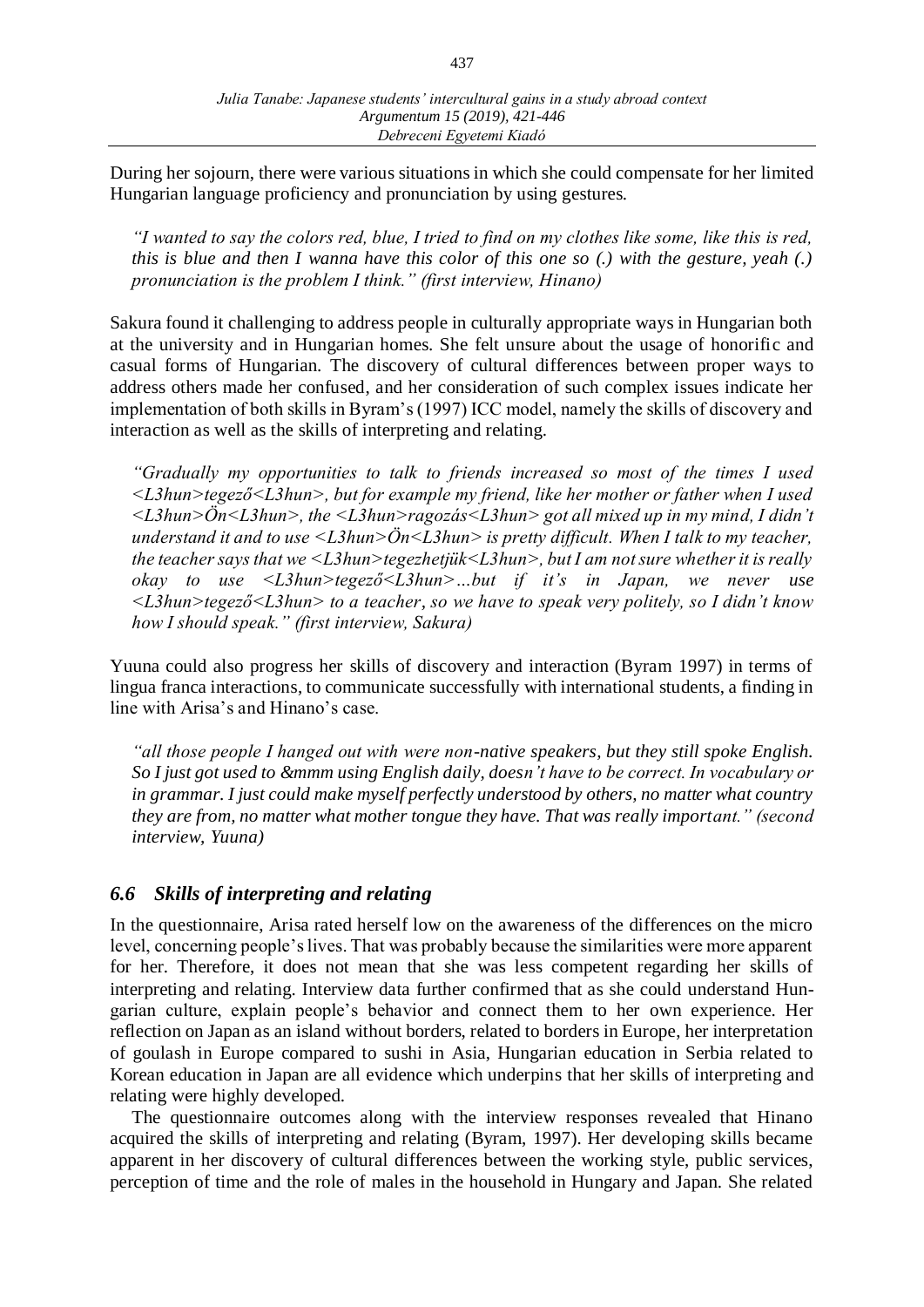opening hours in shops to her own experience, highlighted the different distribution of family values and work, which serve as examples for Statement 4 and 6. Similarly to this outcome, Shiri (2015) also found positive impacts of SA on American students' skills of interpreting and relating in a Tunisian homestay context. Several other studies highlighted that students perceived cultural differences positively (Callahan 2010, Dombi 2017, Roberts 2006, Xiao & Petraki 2007) and these outcomes are supported by Hinano's positive recognition of different time concepts across cultures.

*"I went to the homestay…and I thought like, Hungarian husband likes cooking…more try to participate in the housework than Japanese" (first interview, Hinano)*

*"time goes very slowly; Japan is very (.) busy… we don't have (.) time any break time… they had a tea time or (.) the shops close early, earlier, so that means that they have more (.) private time with their families or friends &mmm I think that's very good because they work (.) but not too much (.) compared to Japan. In Japan, we sometimes sacrifice our private time to do the work." (first interview, Hinano )* 

Sakura's skill of interpreting and relating revealed itself in the way she contrasted reasons behind Japanese and Hungarian people's behavior in service encounter situations. Her changed perspective over time became visible through her explanation and acceptance rather than being judgmental. She realized that her negative experiences were due to her expectations based on Japanese behavior and that those norms might be different in Hungary. Identifying areas of misunderstanding and considering conflicting interpretations are essential requirements for the intercultural speaker (Byram 1997) fulfilled by Sakura.

*"When you book something for the customer, or you ask the menu and if they don't smile they get complaints right after… In Japan. Customers get angry, that happens very often… At a shop or restaurant (.) they call the shop later and complain a lot…but I think maybe in Hungary there is no such culture… Therefore I am sure (.) Hungary is not bad at this. Because the way they do is like @ the way, it is." (second interview, Sakura)*

SA enabled Sakura to take a step towards getting to know and understand people from other cultures and develop an awareness of the differences, accepting them as they are, indicating her progressed skills of interpreting and relating.

*"maybe I couldn't make use of studying Hungarian (.) but the things I experienced over there, I think I can use those… for example…I could talk to various people (.) and maybe if I never go to Hungary, I never understand foreigners I think." (second interview, Sakura)*

Although in Yuuna's case instances for the skills of interpreting and relating were not that prominent as in the other cases, she compared the university classes in Hungary and in Japan, appreciating the passionate and logical debates in the classroom. Similarly to Arisa and Hinano, she also started to appreciate new values of the host country, such as spending more time with family as opposed to a career.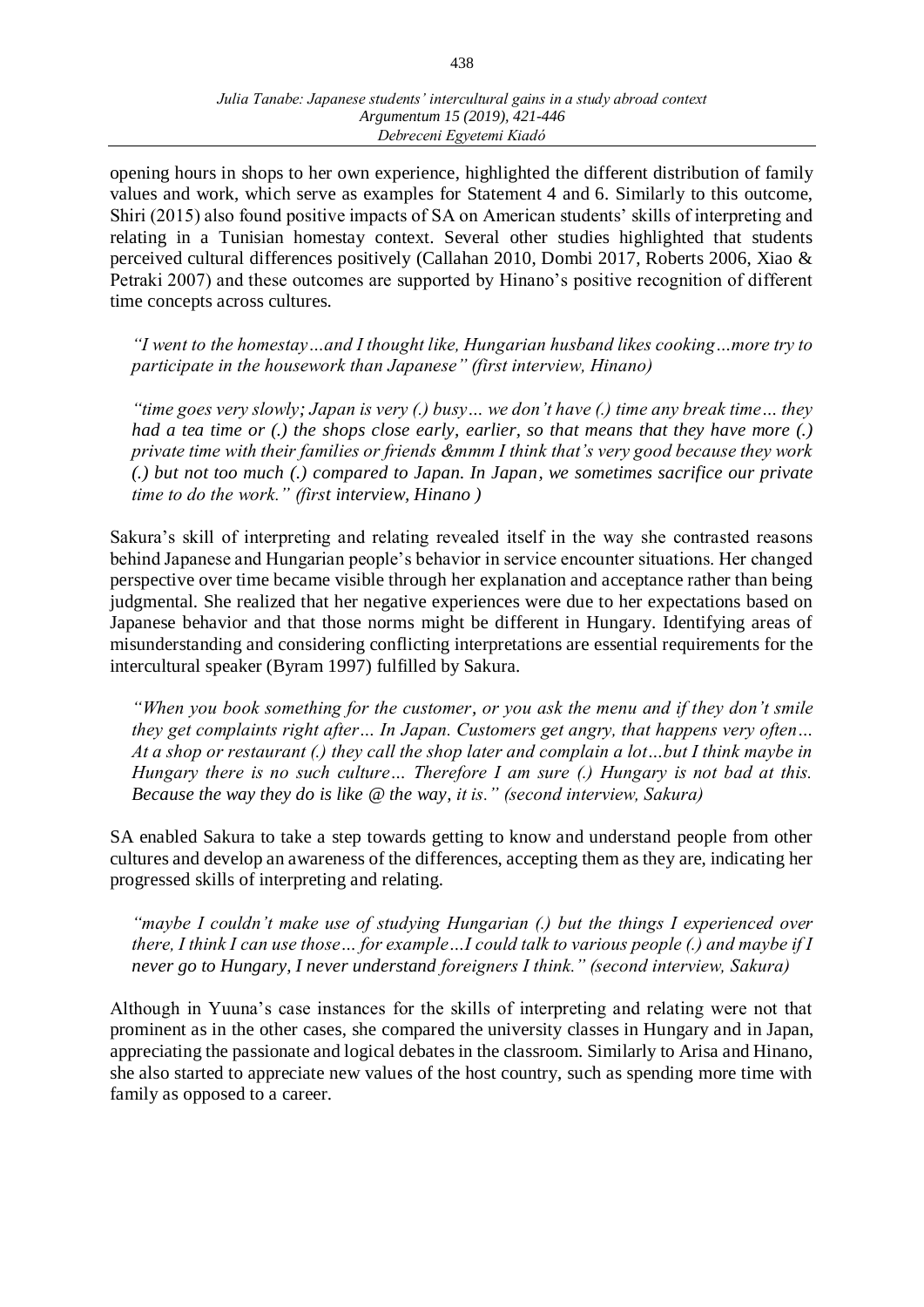## *6.7 Critical cultural awareness*

Arisa's critical cultural awareness turned out to be remarkably high. During SA, she became someone who weighs the pros and cons in situations carefully. She became a critical thinker who wants evidence to decide how things are. This was triggered by discussions with international friends (Portuguese and Korean) whose way of thinking impacted her and led Arisa on the path to becoming a critical thinker. This finding implies that social networking during SA may lead to ICC development also in terms of raising critical cultural awareness.

*"he (Portuguese friend) told me there is a lot of thinking and there is a lots of &mmm, the people is not describe me in one way so then after that I tried to think, thinking &mmm good way, bad way, both… tried to find &mmm (.) tried to see a lot of side, not only one side" (second interview, Arisa)*

*"when I called as Chinese, like strong feeling come to me to like, I wanna say I am not …Yeah and but I, I don't have any unpleasant experience &mmm suffered by the Chinese guy.…So I don't know reason why. My Korean friend said &mmm this unpleasant feeling happened because you look down them. ...So I was really shocked because I don't have, don't have any experience (.) to talk to them and suffer from them but somehow unpleasant bias &mmm like (2) comes up like, exist me, (.) it, it was really shocking, I am same kind of person…I think this experience is, is really, I can, yeah (.) understand because their father and mother or their education like told them something like (.) your country is better…I can't say that country is good or bad, even not based on my experience. I can say: I don't know…But some people say that is good, that is bad (.) very easily. Unconscious bias." (second interview, Arisa)*

The next excerpt is another example of her critical reasoning, the way she reflected critically on her own culture by comparing it to her SA context:

*"Now I can agree that Japanese may be too much (.) punctuate@" (second interview, Arisa)*

Arisa realized that she was no different from those Erasmus students perceiving Hungary low in value because she expressed similar attitudes towards Chinese students. That marks another pivotal point in her development of critical cultural awareness. In the Hungarian university context, Dombi (2011) revealed that intercultural awareness-raising could be attained through reflection on previous intercultural encounters. Arisa did the same when she discussed with her Korean friend her uncomfortable meeting with Hungarians who called her Chinese. Such reflection made her aware of unconscious biases.

As a result of SA, Hinano's way of thinking changed gradually as instead of accepting things the way they are; she started to question them. She could express her critical thoughts and suggest new ideas at her workplace in an appropriate, context-sensitive way, within the borders of Japanese expectations.

*"I went to Hungary, and then there are lots of things I did, I don't know, and then I thought like why do they do like this or maybe they, because of this one maybe they do like this, then I can check and ask them, I repeated this kind of things…for example…a trainer says something to me and…okay I do, but I do like, I ask like: why do they? And then if they say the reason, I think: oh okay, so I could understand more…and sometimes I thought like*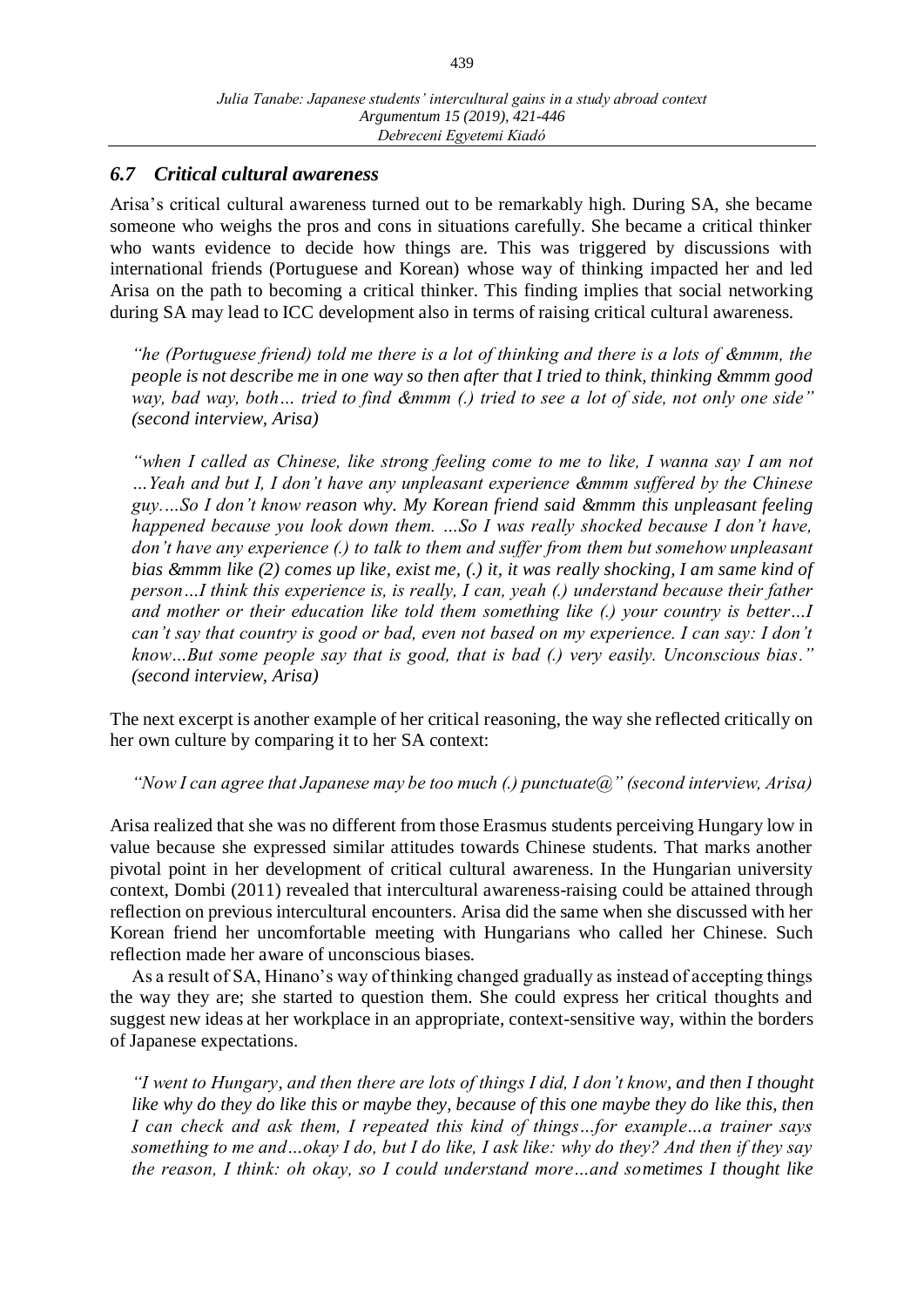*maybe this way is better and then I can say it (.) or ask them like: okay, I understand that way but maybe I think it's better or why not, why don't you do that like that? Then the trainer thinks about hmm hmm yeah so we can share the idea…in a polite way still or polite or like I am a little bit good at to express to those (.) to communicate like, I don't wanna make them angry but I wanna, I just wanna like ask you, share the idea" (first interview, Hinano)* 

Sakura's and Yuuna's critical cultural awareness surfaced less compared to Arisa and Hinano. In Yuuna's case, change in her communicative behavior was indicated by being more logical and outspoken. Upon return to her country, she tried to use those skills at her workplace, and as a result, she faced some re-adjustment difficulties. She was critical of her own context because she could not feel the value of her new skills in Japan. This is in line with Burgess' (2013) note on concerns about SA's impact on work re-adjustment and the inflexible nature of Japanese companies not valuing global talent (Tabuchi 2012). Yuuna's final advice for future sojourners entailed her critical thinking, and that was very similar to the finding in Sakura's case. They both demonstrated an awareness of the danger of initial expectations based on their home culture which was an overlapping point with their skills of interpreting and relating. Further, Sakura could gain a deeper understanding of foreigners' thought processes through socializing with them.

#### **7 Conclusion**

This paper aimed to reveal a Hungarian SA's potential to develop intercultural communicative competence through multiple cases. Four Japanese students were asked about their ICC in the form of a questionnaire which was complemented with a semi-structured interview and a follow-up interview as well as the analysis of students' Facebook posts to gain an understanding underlying their reported scores. Although most participants studied in Hungary at different times, the cases shared many aspects. It has been found that all participants rated themselves high on the positive attitudes towards other cultures, people and languages scale. However, the qualitative data unfolded some negatives attitudes towards certain cultural differences and specific groups of people, which were reflected on critically. The knowledge component received the lowest scores due to the difficulty of expressing their knowledge about their own culture. Similar patterns emerged in all datasets concerning their wish to explore more about their Japanese contexts. In terms of skills, all participants reflected on the cultural differences but to a varying degree. Arisa and Hinano distanced themselves from the situation and reconstructed it from other possible perspectives. They related new experiences to previously lived ones, reflecting on them critically. While Arisa and Hinano demonstrated higher critical cultural awareness, in Yuuna's and Sakura's case it was less apparent. Findings revealed that SA in Hungary also enhanced lingua franca interactions and non-verbal communication skills.

Overall, all participants took essential steps to fulfill the requirements of the intercultural speaker (Byram, 1997). Arisa was on a more progressed stage compared to the others. Her active social networking enabled her to learn and relate her knowledge to her context, and interpret her experiences causing her progress in becoming an intercultural speaker. Sakura's case demonstrated that knowledge about the host culture and language alone were not enough to reach the same goal. Social networking and interaction with international students played a highly relevant role. SA has the potential to develop friendships across borders and to grant sojourners skills, which enhance the awareness of biases, facilitate international cooperation,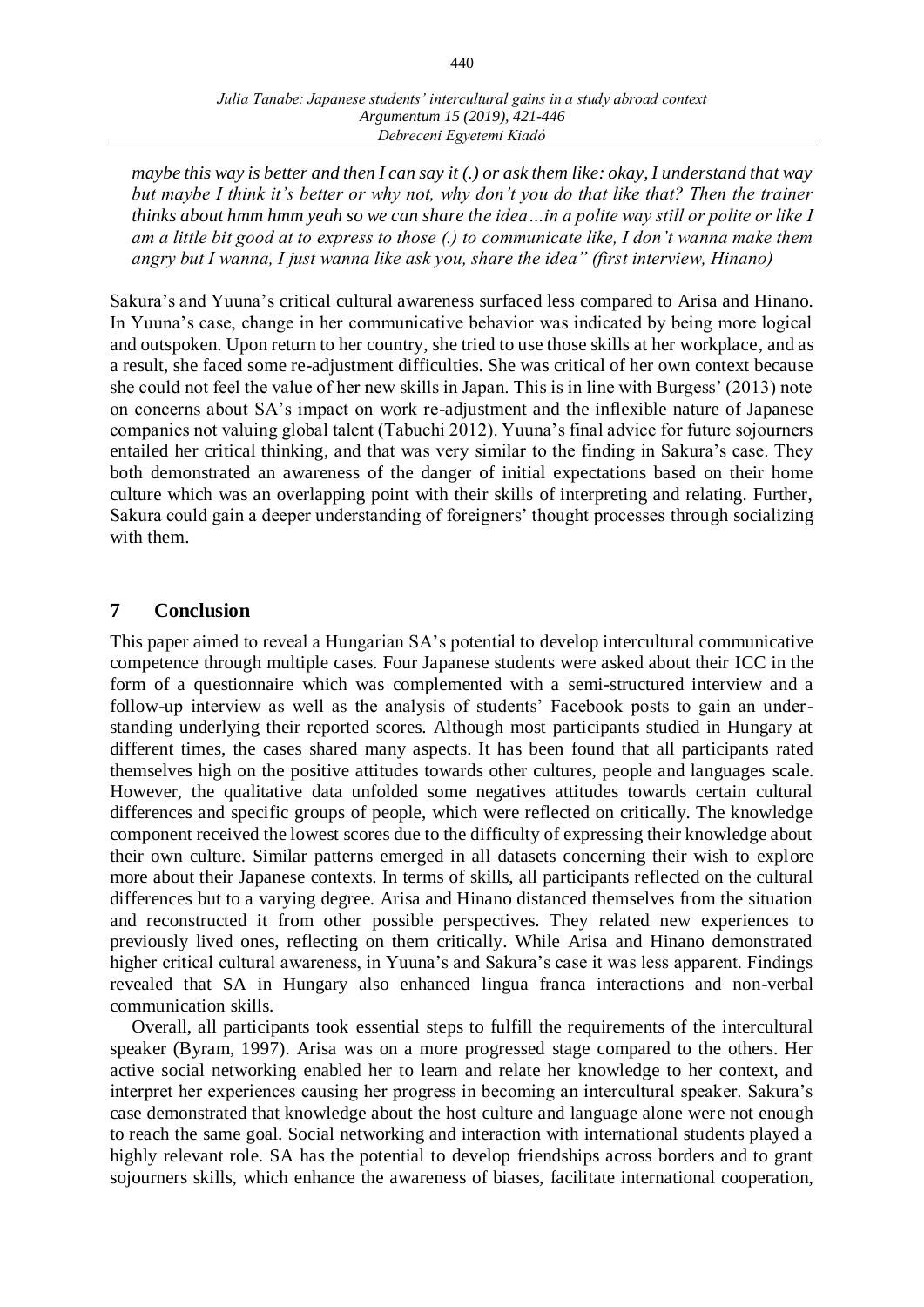mutual understanding and functioning in global environments successfully, making a small step towards peace in the world.

#### **References**

- Bhawuk, D.P.S. & Brislin, R. (1992): The measurement of intercultural sensitivity using the concepts of individualism and collectivism. *International Journal of Intercultural Relations*  16, 413–436.
- Burgess, C. (2013, May 21): Ambivalent Japan turns on its 'insular' youth. *The Japan Times.* Retrieved from http://www.japantimes.co.jp/community/2013/05/21/issues/ambivalentjapan-turns-on-its-insular-youth/
- Byram, M. (1997): *Teaching and Assessing Intercultural Communicative Competence.* UK, Clevedon: Multilingual Matters.
- Callahan, C. (2010): Going home: Deculturation experiences in cultural reentry. *Journal of Intercultural Communication* 22, Retrieved 4 January, 2011 from http://www.immi.se/intercultural/nr22/callahan.htm.
- Clément, R., Gordon, P. & Noels, K.A. (1996): Language, identity, and adjustment: The role of linguistic self-confidence in the acculturation process. *Journal of Language and Social Psychology* 15.3, 246–264.
- Coleman, J.A. (1998): Evolving intercultural perceptions among university language learners in Europe. In: Byram, M. & Fleming, M. (eds.): *Language Learning in Intercultural Perspective.* Cambridge: Cambridge University Press, 45–75.
- Coleman, J.A. (2015): Social circles during residence abroad: What students do, and who with. In: Mitchell, R., Tracy-Ventura, N. & McManus, K. (eds.): *Social Interaction, Identity and Language Learning During Residence Abroad*. Eurosla, 33–52. Retrieved from http://www.eurosla.org/monographs/EM04/EM04tot.pdf
- Crystal, D. (1995): *The Cambridge Encyclopedia of the English Language*. Cambridge: Cambridge University Press.
- Dombi, J. (2011): Exploring Korean EFL students' intercultural experiences. Presented at the XX International Grastyán Conference, Pécs, Hungary.
- Dombi, J. (2013): *A Mixed-Method Study on English Majors' Intercultural Communicative Competence*. Doctoral dissertation. Pécs (Hungary): University of Pécs.
- Dombi, J. (2016): A study on advanced EFL learners' intercultural encounters. *Journal of Intercultural Communication 42*.
- Dombi, J. (2017a): Working towards a model of intercultural communicative competence for advanced-level EFL learners. In: Krevelj, S.L. & Geld, R. (eds.): *UZRT 2016: Empirical Studies in Applied Linguistics.* Zagreb: FF Press, 17–22.
- Dombi, J. (2017b): *'Egyszerre volt érdekes és ijesztő; de azt hiszem, leginkább hihetetlenül izgalmas volt.'* Angol szakos egyetemi hallgatók interkulturális élethelyzetekben ['It was interesting and meanwhile scary, but eventually, it was unbelievably exciting' A qualitative study on English majors intercultural encounters]. *Modern Nyelvoktatás* 23.1, 17–30.
- Dörnyei, Z. (2007): *Research Methods in Applied Linguistics.* Oxford: Oxford University Press.
- Duff, P.A. (2008): *Case Study Research in Applied Linguistics*. New York, NY: Taylor & Francis Group.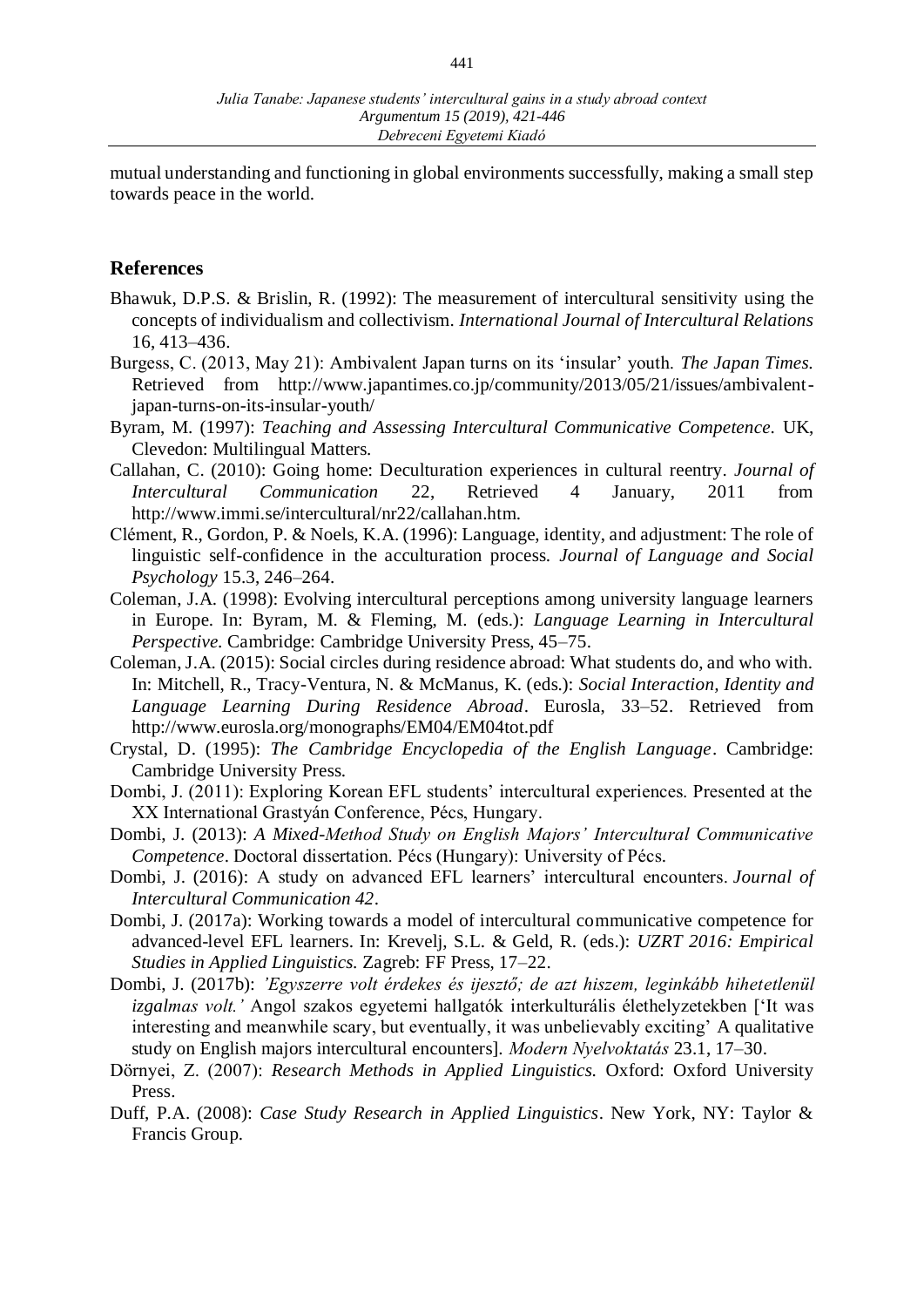- Engle, L. & Engle, J. (2004): Assessing language acquisition and intercultural sensitivity development in relation to study abroad program design. *Frontiers: The Interdisciplinary Journal of Study Abroad* 10, 253–276.
- Fantini, A. & Tirmizi, A. (2006): Exploring and assessing intercultural competence. *World learning publications* 1. Retrieved from http://digitalcollections.sit.edu/worldlearning\_ publications
- Fantini, A. E. (2019): *Intercultural Communicative Competence in Educational Exchange: A Multinational Perspective.* New York: Routledge.
- Freed, B.F. (1998): An overview of issues and research in language learning in a study abroad setting. *Frontiers: The Interdisciplinary Journal of Study Abroad* 4, 31–60.
- Gao, M.C.F. (2000): Influence of native culture and language on intercultural communication: The case of PRC student immigrants in Australia*. Journal of Intercultural Communication*  4. Retrieved from http://www.immi.se/intercultural/nr4/gao.htm.
- Glanz, K. (2014, November 5): Heading to Hungary. *NHK World-Japan.* Retrieved December 20, 2018, from the NHK database: https://www3.nhk.or.jp/nhkworld/en/news/editors/5/ 20141105/index.html
- Hanada, S. (2015): *Assessing Intercultural Competence: A Comparative Study of Japanese Students in Study Abroad Programs*. Unpublished doctoral dissertation. Toronto (Canada): University of Toronto.
- Jackson, J. (2018): *Interculturality in International Education.* New York: Routledge.
- Jenkins, J. (2006): Current perspectives on teaching World Englishes and English as a Lingua Franca. *Tesol Quarterly* 40.1, 157–181.
- Knapp, K. & Meierkord, C. (eds.) (2002): *Lingua Franca Communication*. Frankfurt: Peter Lang.
- Mackey, A. & Gass, S. (2005): *Second Language Research: Methodology and Design.* Mahwah, NJ: Lawrence Erlbaum.
- Malota, E. (2016): *Hallgatói véleményfelmérés 2016: Magyarország és a magyar felsőoktatás a külföldi hallgatók szerint [Student survey 2016: Hungary and Hungarian tertiary education based on international students' perspectives].* Budapest: Tempus Közalapitvány.
- McArthur, T. (2001): World English and world Englishes: Trends, tensions, varieties, and standards. *Language Teaching* 34, 1–20.
- Menyhei, Zs. (2014): Exploring English majors' perspectives on their development in an intercultural communication course. In: Horváth, J. & Medgyes, P. (eds.): *Studies in Honour of Marianne Nikolov.* Pécs: Lingua Franca Csoport, 119–132.
- Menyhei, Zs. (2016): *Developing English Majors' Intercultural Communicative Competence in the Classroom: "We have learnt […] how much more we need to learn about Intercultural Communication".* Doctoral dissertation. Pécs (Hungary): University of Pécs.
- Nagy, B.C. (2005): *Language learning through student residence abroad: A critical overview*. Unpublished manuscript. Groningen: University of Groningen.
- Nishida, H. (1985): Japanese intercultural communication competence and cross-cultural adjustment. *International Journal of Intercultural Relations* 9.3, 247–269.
- Nunan, D. & Bailey, K.M. (2009): *Exploring Second Language Classroom Research: A Comprehensive Guide.* Boston, MA: Heinle.
- Patterson, P.K. (2006): *Effect of Study-Abroad on Intercultural Sensitivity*. Doctoral dissertation. Columbia: University of Missouri. Retrieved from https://mospace.umsystem. edu/xmlui/bitstream/handle/10355/4422/resea rch.pdf?sequence=3.
- Regan, V. (1998): Sociolinguistics and language learning in a study abroad context. *Frontiers: The Interdisciplinary Journal of Study Abroad* 4, 61–91.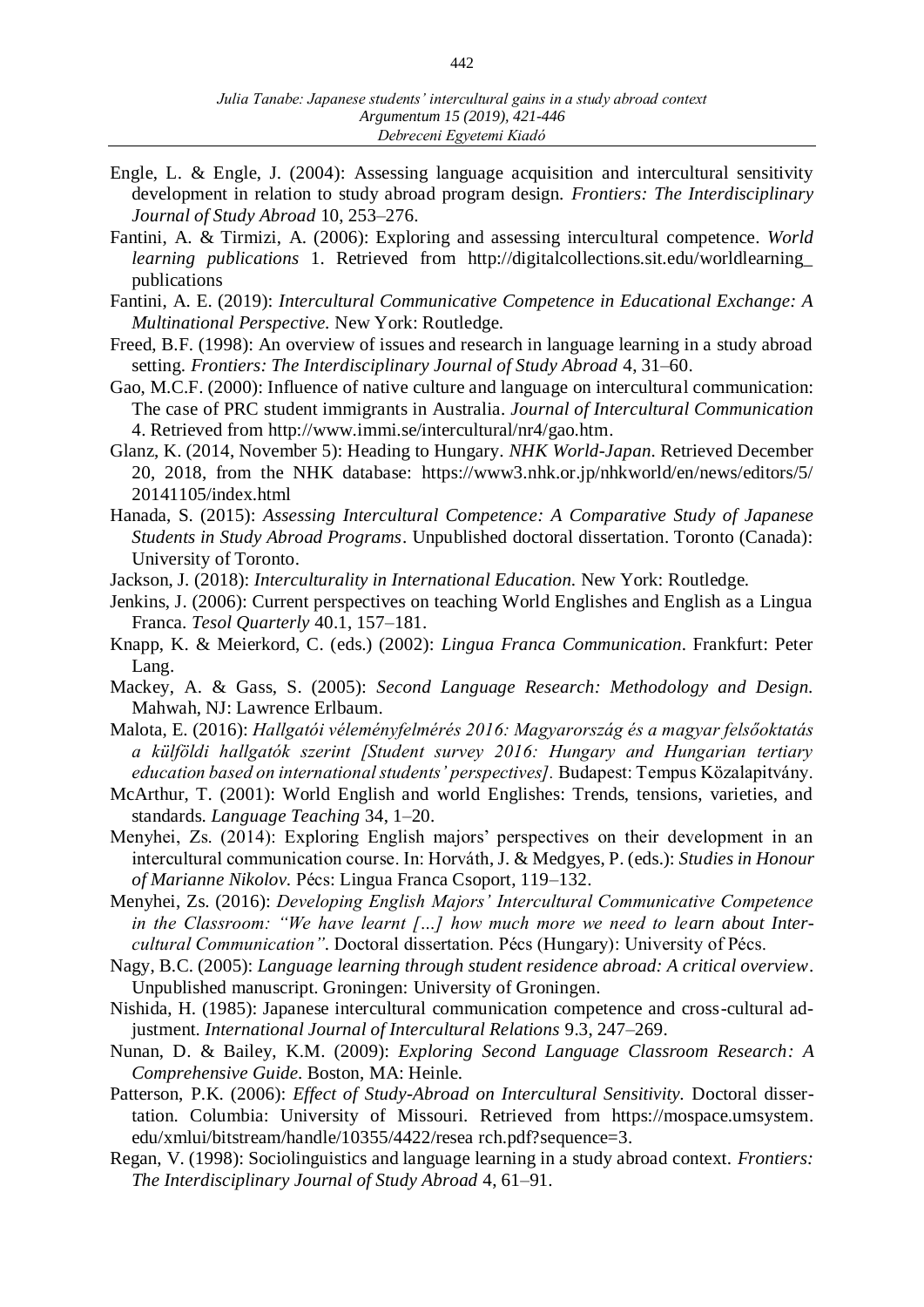- Roberts, J.M. (2006): Wearing the hijab: An argument for moderate acculturation of newly immigrated Arab-American women. *Journal of Intercultural Communication* 11. Retrieved from http://www.immi.se/intercultural/nr11/roberts.htm .
- Shiri, S. (2015): The homestay in intensive language study abroad: Social networks, language socialization and developing intercultural competence. *Foreign Language Annals* 48.1,  $5 - 25.$
- Siegal, M. (1995): Individual differences and study abroad: Women learning Japanese in Japan. In: Freed B. (ed.): *Second Language Acquisition in a Study Abroad Context*. Amsterdam: John Benjamins, 225–244.
- Sood, S. (2012, September 26): The statistics of studying abroad. *BBC.* Retrieved from <http://www.bbc.com/travel/blog/20120926-the-statistics-of-studying-abroad>
- Szentpáli Ujlaki, E. (2007): Study-abroad motivation: Preliminary results of a pilot project. In: Horváth J. & Nikolov M. (eds.): *UPRT 2007: Empirical Studies in English Applied Linguistics*. Pécs: Lingua Franca Csoport, 3–18.
- Tabuchi, H. (2012, May 29): Young and global need not apply in Japan. *The New York Times*. Retrieved from http://www.nytimes.com/2012/05/30/business/global/as-global-rivals-gainground-corporate-japan-clings-to-cautious-ways.html
- Taguchi, N. (2013): Production of routines in L2 English: Effect of proficiency and study-abroad experience. *System* 41*,* 109–121.
- Talburt, S. & Stewart, M.A. (1999): What's the subject of study abroad? Race, gender, and 'living culture'. *The Modern Language Journal* 83.2, 163–175.
- Teichler, U. (2015): The impact of temporary study abroad. In: Mitchell, R., Tracy-Ventura, N. & McManus, K. (eds.): *Social Interaction, Identity and Language Learning During Residence Abroad.* Eurosla, 15–32. Retrieved from http://www.eurosla.org/monographs/ EM04/EM04tot.pdf.
- Vande Berg, M., Connor-Linton, J. & Paige, M.R. (2009): The Georgetown consortium project: Interventions for student learning abroad. *Frontiers: The Interdisciplinary Journal of Study Abroad* 18, 1–75.
- van Ek, J.A. (1986): *Objectives of Foreign Language Learning. Volume I: Scope.* Strasbourg: Council of Europe.
- Varghese, N.V. (2008): Change in cross-border student mobility patterns. In: Varghese, N.V. (ed.): *Globalization of Higher Education and Cross-Border Student Mobility*. Paris: IIEP, 20–21.
- Xiao, H. & Petraki, E. (2007): An investigation of Chinese students' difficulties in intercultural communication and its role in ELT. *Journal of Intercultural Communication* 13. Retrieved from http://www.immi.se/intercultural/nr13/petraki.htm.
- Yashima, T., Zenuk, L. & Shimizu, K. (2004): The influence of attitudes and affect on willingness to communicate and second language communication. *Language Learning* 54.1, 119–152.

Julia Tanabe University of Pécs Doctoral School of Linguistics Doctoral Program in English Applied Linguistics and TEFL/ TESOL H-7624 Pécs Ifjúság u. 6. [juliasmith88@gmail.com](mailto:juliasmith88@gmail.com)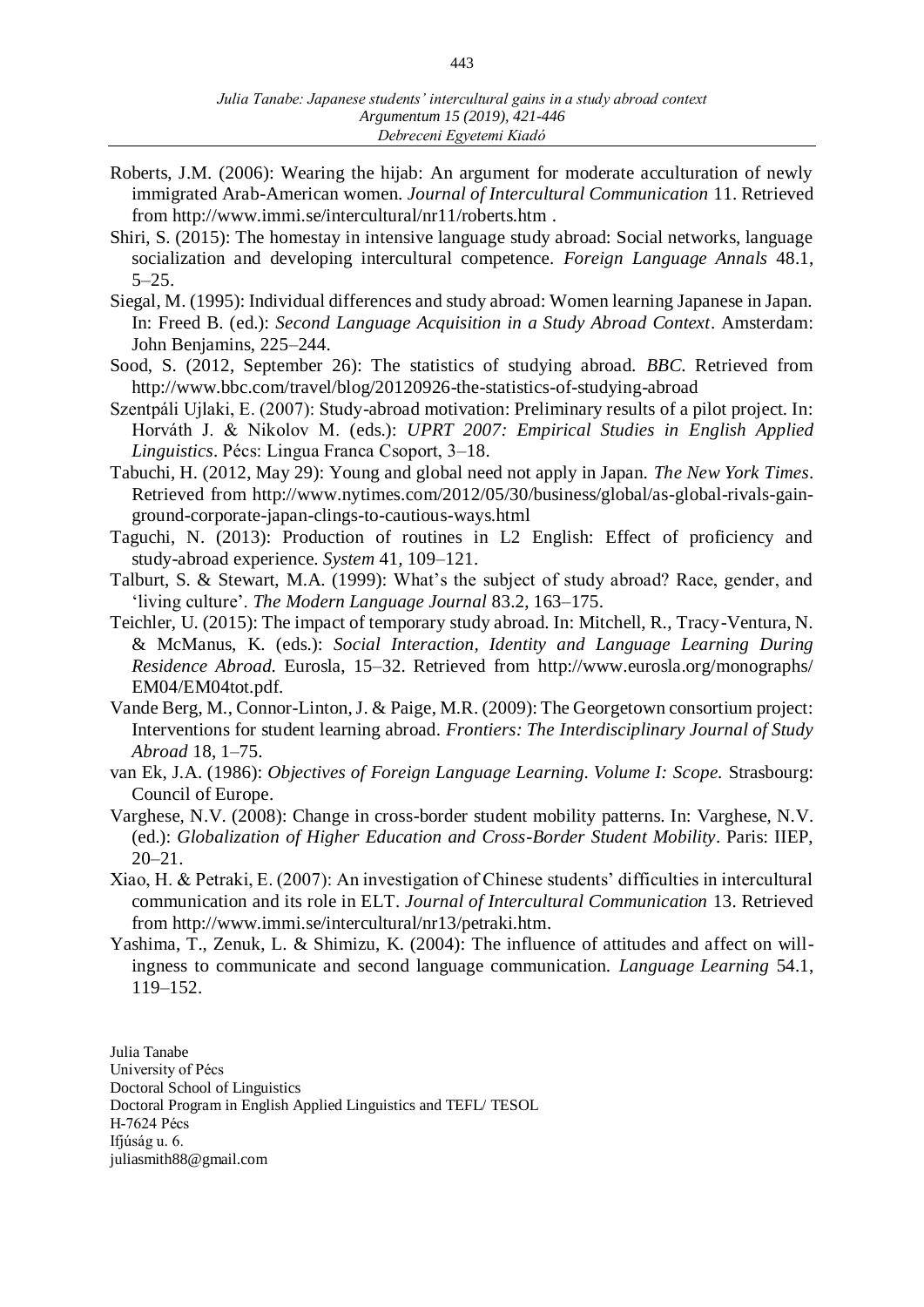# **Appendix**

## **Modified Intercultural Communicative Competence Questionnaire**

Dear Students,

My name is Julia Tanabe and I am a Ph.D. student at the University of Pécs. The following questionnaire constitutes part of my research project about study abroad. I would like to kindly ask you to fill out my questionnaire. Each participant receives a pseudonym and all the data will be handled confidentially. There is no right or wrong answer, therefore, please give your answers sincerely, as only this will guarantee the success of my investigation.

Task: *Please reflect on your experiences in Hungary. There should have been situations in which you had opportunities to talk in English to both native and non-native English speakers. Please indicate how competent you believe you were, during your study abroad, in each of the 12 situations described below. Estimate your competence and put a percentage in the box.*

0% means completely incompetent and 100% means competent.

| 1.  | Ask English speaking Hungarian, or international friends about general        | $\%$ |
|-----|-------------------------------------------------------------------------------|------|
|     | attitudes towards immigrants and minorities in their country.                 |      |
| 2.  | Discuss with a group of English speaking acquaintances the similarities       | $\%$ |
|     | between social networking (e.g.: Facebook) in their country and in Japan.     |      |
| 3.  | Ask English speaking Hungarian, or international friends about public         | $\%$ |
|     | holidays in their country.                                                    |      |
| 4.  | Discuss with an English speaking Hungarian, or international friend the       | $\%$ |
|     | differences between student life there and in Japan.                          |      |
| 5.  | Explain in English to an English speaking Hungarian, or other international   | $\%$ |
|     | acquaintance what do Japanese people celebrate on Setsubun.                   |      |
| 6.  | Explain in English to an English speaking Hungarian, or other international   | $\%$ |
|     | acquaintance what is Tanabata.                                                |      |
| 7.  | Explain in English to an English speaking Hungarian, or other international   | $\%$ |
|     | acquaintance what do Japanese people celebrate on the 3rd of March.           |      |
| 8.  | Discuss with an English-speaking Hungarian, Erasmus or other international    | $\%$ |
|     | friend the differences between attitudes towards immigrants, such as          |      |
|     | Philippinos in Japan and in their country.                                    |      |
| 9.  | Discuss with an English speaking Hungarian, or other international friend the | $\%$ |
|     | differences between attitudes towards foreigners ("gaijin") in Japan and in   |      |
|     | their country.                                                                |      |
| 10. | Talk in English about the way Japanese celebrate New Years Eve in a small     | $\%$ |
|     | group of English speaking strangers.                                          |      |
| 11. | Discuss with a group of English speaking Hungarian, or other international    | $\%$ |
|     | acquaintances the similarities between Japanese movies or animation and       |      |
|     | movies in their country.                                                      |      |
| 12. | Discuss with an English speaking Hungarian, or other international friend the | $\%$ |
|     | differences between family values in their country and in Japan.              |      |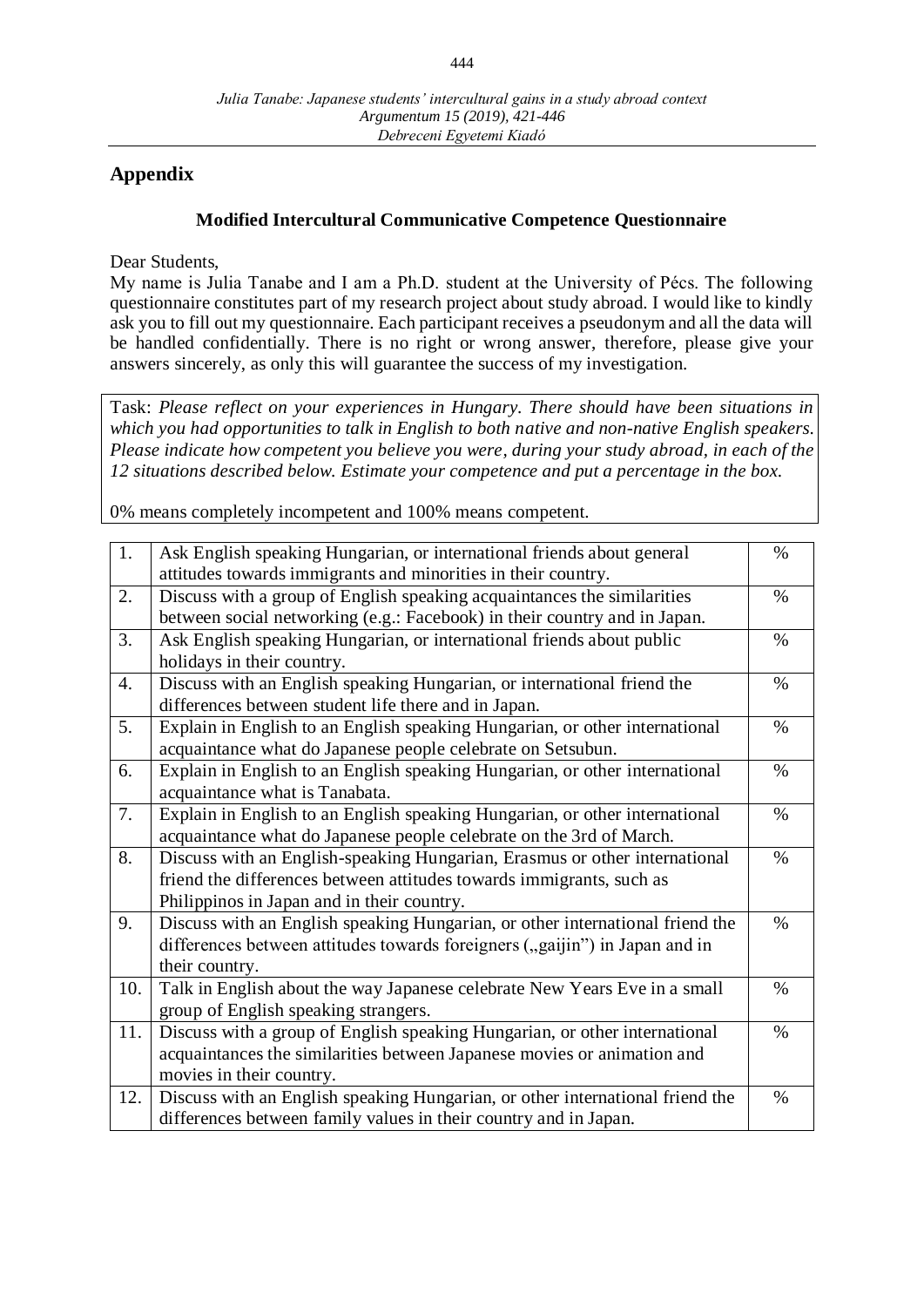#### *Julia Tanabe: Japanese students' intercultural gains in a study abroad context Argumentum 15 (2019), 421-446 Debreceni Egyetemi Kiadó*

Task: Please read the statements below. Think about how true they are for you. 4=absolutely true; 3=somewhat true; 2= somewhat false; 1= absolutely not true

| 1.               | I am not interested in foreign culture at all and I do not like such things. | 4321 |
|------------------|------------------------------------------------------------------------------|------|
| 2.               | I am interested Hungarian people, living in Japan or Asia.                   | 4321 |
| 3.               | I am interested in Ainu history, language, fashion and culture in Japan.     | 4321 |
| $\overline{4}$ . | I am very interested in the way people use gestures and body language.       | 4321 |
| 5.               | During my stay in Hungary, I often have the feeling that I do not know       | 4321 |
|                  | enough about my own culture.                                                 |      |
| 6.               | I enjoy getting to know more about other cultures during my stay in          | 4321 |
|                  | Hungary.                                                                     |      |
| 7.               | I wish I knew more about the diversity of religions in Japan and their       | 4321 |
|                  | culture.                                                                     |      |
| 8.               | I feel uncomfortable in the company of foreigners.                           | 4321 |
| 9.               | I try to grab every single chance in Hungary to adapt myself to the new      | 4321 |
|                  | intercultural environment.                                                   |      |
|                  |                                                                              |      |

|    | I know many differences between the way Japanese and Hungarian people | 4321 |
|----|-----------------------------------------------------------------------|------|
|    | behave in social situations, for example shopping in a supermarket.   |      |
| 2. | I find it challenging to communicate with strangers in English.       | 4321 |
| 3. | I know nothing about the differences between the way Japanese and     | 4321 |
|    | Hungarian behave at their workplace.                                  |      |
| 4. | Using formal language (honorific) in Japanese is very easy for me.    | 4321 |
| 5. | I know very few facts about life in Hungary.                          | 4321 |

| 1. | I am often misunderstood in English.                                     | 4321 |
|----|--------------------------------------------------------------------------|------|
| 2. | I often worry that what I say in English is not appropriate.             | 4321 |
| 3. | When I have to speak English on the phone I easily become anxious.       | 4321 |
| 4. | I often notice differences between the way Hungarian and Japanese people | 4321 |
|    | do things.                                                               |      |
| 5. | I can read people's gestures and body language easily.                   | 4321 |
| 6. | I often notice differences between the way Hungarian and Japanese people | 4321 |
|    | behave.                                                                  |      |
| 7. | I am often unable to express myself in English.                          | 4321 |

| 1. | I am good at reading in English in general.                             | 4321 |
|----|-------------------------------------------------------------------------|------|
| 2. | I am good at reading in English materials related to my field of study. | 4321 |
| 3. | I am good at writing reports or other papers in English.                | 4321 |
| 4. | I can talk about any topic in English easily.                           | 4321 |
| 5. | I speak English almost as well as a native speaker.                     | 4321 |
| 6. | I need to work a lot on my English.                                     | 4321 |
| 7. | I am good at English grammar in writing.                                | 4321 |
| 8. | I am good at understanding spoken English.                              | 4321 |